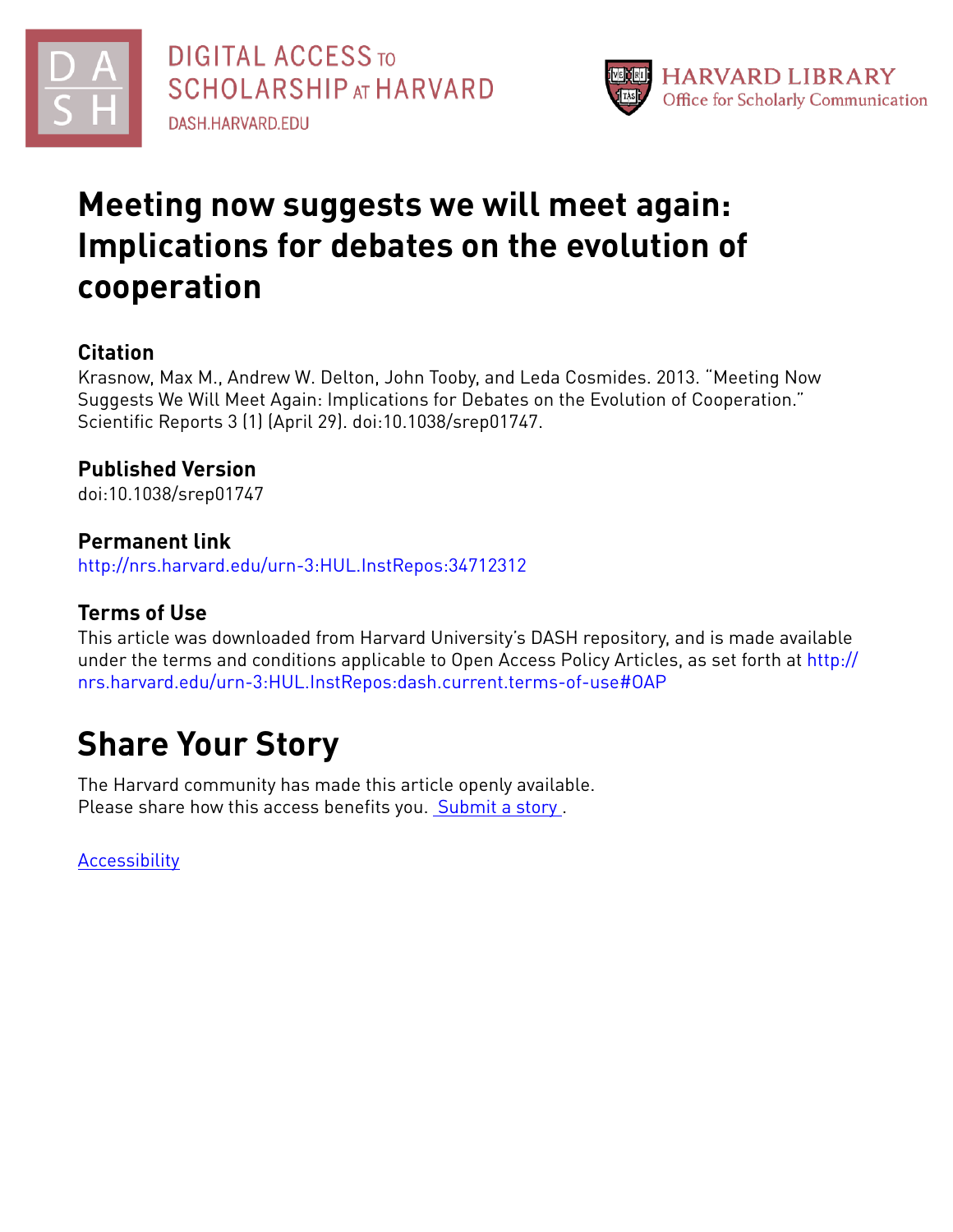Meeting now suggests we will meet again: Implications for debates on the evolution of cooperation

> $\text{MAX M. KRAS} \text{NOW}^{1,\text{a},\ast}$ ANDREW W. DELTON $^{1,a,\ast}$ JOHN TOOBY<sup>2</sup>  $LEDA$   $COSMIDES<sup>1</sup>$

<sup>1</sup>Department of Psychological & Brain Sciences, and <sup>2</sup>Department of Anthropology

University of California, Santa Barbara

<sup>a</sup>These authors contributed equally to this work

\*Correspondence to max.krasnow@gmail.com or andy.delton@gmail.com

Word Count: 4923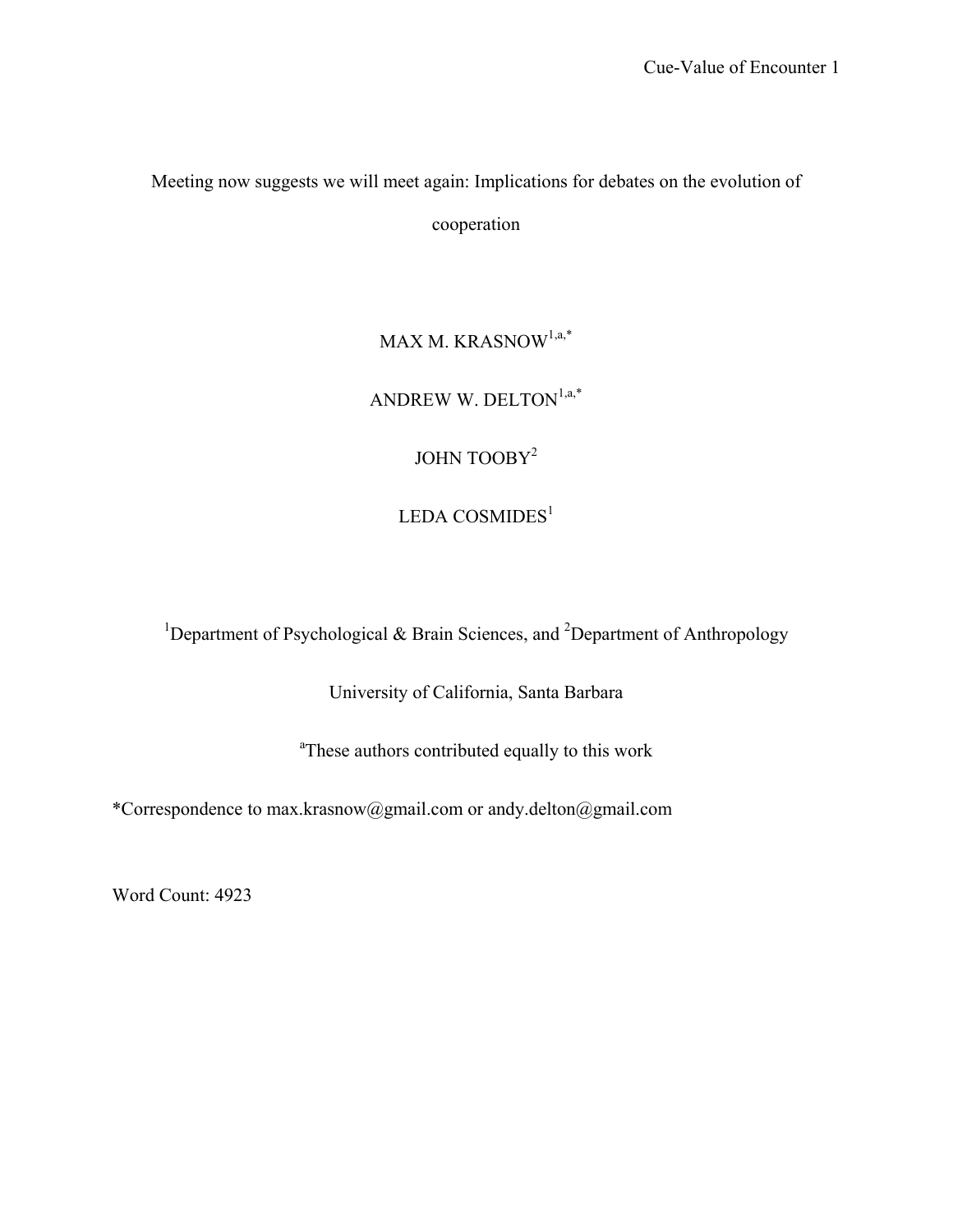# Abstract

Humans are often generous, even towards strangers encountered by chance and even in the absence of any explicit information suggesting they will meet again. Because game theoretic analyses typically conclude that a psychology designed for direct reciprocity should defect in such situations, many have concluded that alternative explanations for human generosity explanations beyond direct reciprocity—are necessary. However, human cooperation evolved within a material and informational ecology: Simply adding consideration of one minimal ecological relationship to the analysis of reciprocity brings theory and observation closer together, indicating that ecology-free analyses of cooperation can be fragile. Using simulations, we show that the autocorrelation of an individual's location over time means that even a chance encounter with an individual predicts an increased probability of a future encounter with that same individual. We discuss how a psychology designed for such an ecology may be expected to often cooperate even in apparently one-shot situations.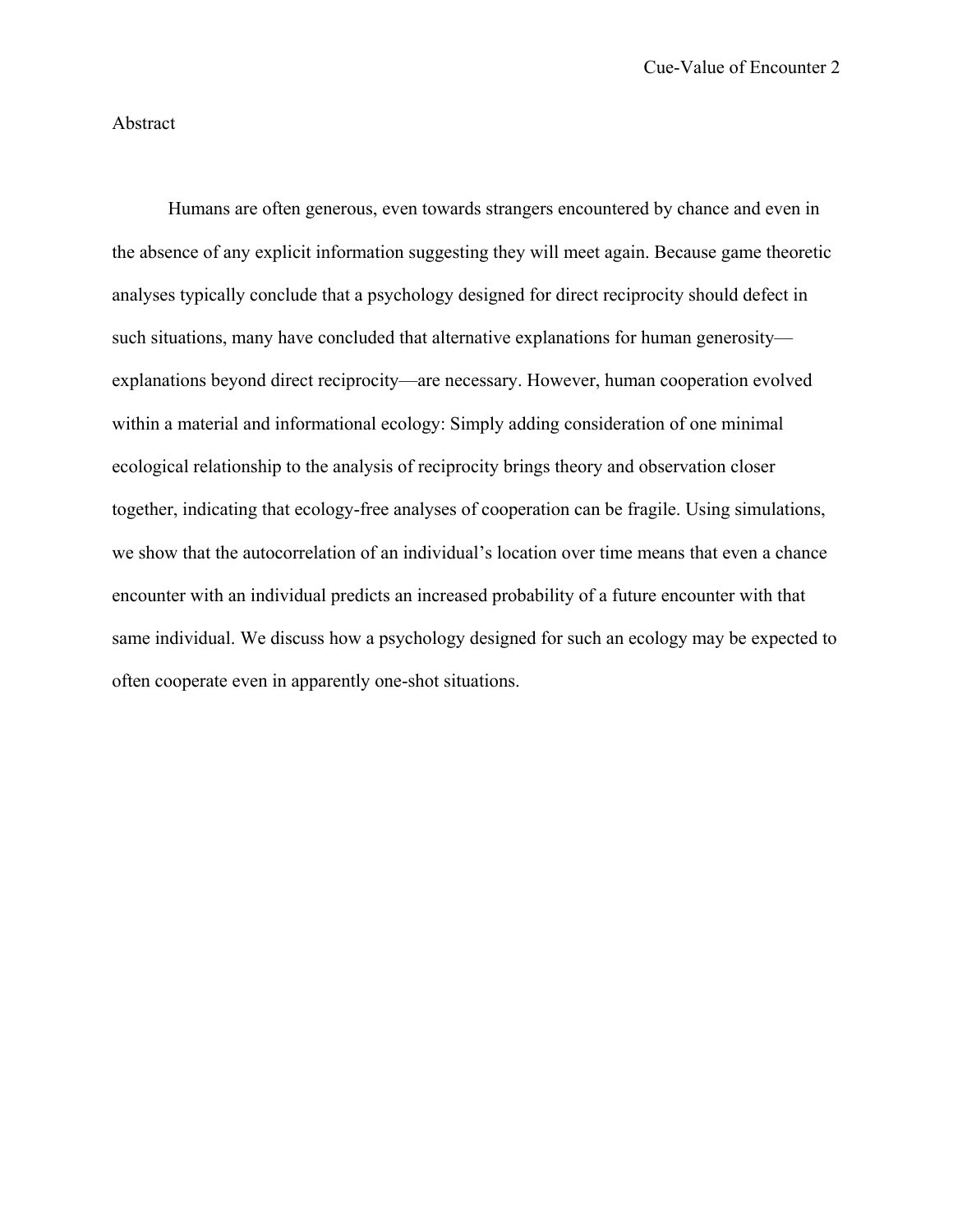Cooperation in humans is ubiquitous, richly variable in form, and complex in organization. We cooperate in an enormous range of endeavors with both kin and non-kin, exchange a wide range of goods and activities, and even cooperate in large, flexible groups of overlapping membership. These facts have led to an intense debate over whether human cooperation emerges from the same selective dynamics that are widely believed to have produced cooperation in most other species $1-3$  (e.g., kin selection, reciprocation), or whether qualitatively different selective dynamics are needed to explain human sociality<sup>4-6</sup>.

Much of the motivation for abandoning traditional explanations has centered on the empirical results of experimental economic games, played both among undergraduates in developed nations and among members of small-scale populations<sup> $7-13$ </sup>. By design, these games are often anonymous and one-shot: Players never learn who their co-players are and play the game just once. Although there would appear to be no way to benefit from cooperative strategies in such one-shot games, many players nonetheless choose to be generous—e.g., by cooperating in a one-shot prisoners' dilemma or allocating money to a co-player when the player could have kept it all<sup>4,6,14-16</sup>. These findings have, in part, led many researchers to conclude that higher-order forms of selection are necessary to explain human cooperation, such as cultural or genetic group selection or gene–culture coevolution $5,17-23$ . These researchers typically make the critical assumption that the design of these experiments rule out traditional explanations for cooperation: Proponents of this view maintain that theories invoking reciprocity<sup>2,24-27</sup> cannot explain such results because the interactions are stipulated to never repeat; that theories invoking reputation<sup>28</sup> cannot explain the results because anonymity precludes anyone learning of a player's behavior; and that theories invoking kin selection<sup>3,29</sup> cannot explain the results, because interactants are not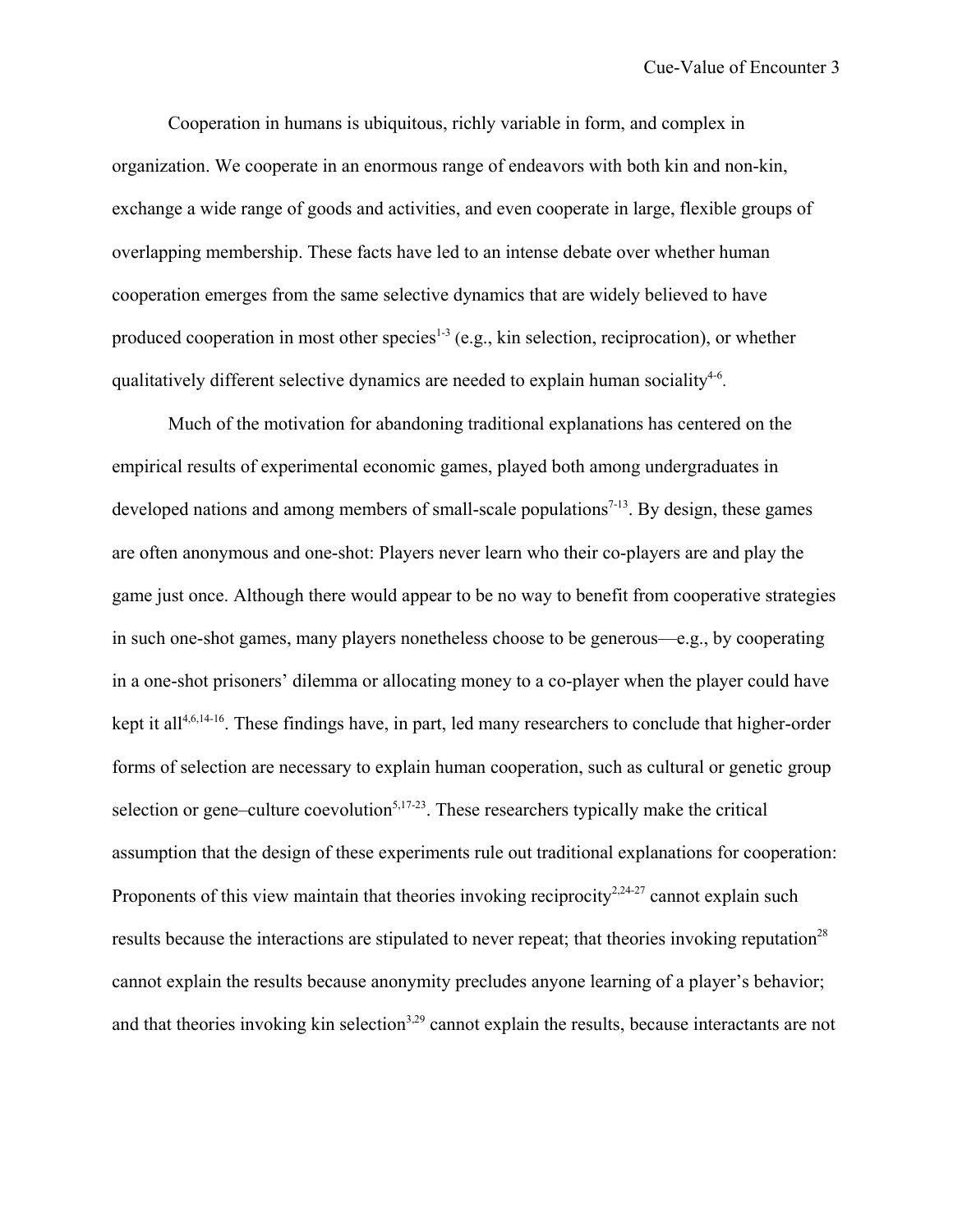genetic kin. With these explanations apparently ruled out, it seems logical to conclude that some other evolutionary dynamic must be at work.

 However, this line of argument suffers from a serious flaw: direct reciprocity and kin selection are general models of selection pressures, not theories of the phenotypic designs that these selection pressures construct independent of circumstances. The ways that selection pressures impact the design of organisms' minds and bodies necessarily depends on the material and informational structure of the environments in which a particular species evolved and is therefore designed to operate within. To generate a model of an organism's phenotypic design, general theories of selection must be combined with data on the idiosyncratic material and informational structure of a species' environment.

For example, for kin selection models to work<sup>3</sup>, organisms must cause assistance to be delivered to genetic relatives, suggesting that evolved systems of kin detection should accompany systems of kin assistance. Indeed, many species, such as humans, have cognitive mechanisms for identifying probable genetic relatives for use in regulating cooperative and mating behavior<sup>30-32</sup>. However, while kin selection applies broadly, kin detection mechanisms are selected only when material and informational ecologies have a particular form. Other ecologies, and hence other psychologies, are possible. Consider a hypothetical species of wasp where females lay their eggs inside figs. Females mate only once and only lay eggs in figs untouched by other females. In this case, a newborn wasp will meet only full siblings; it does not need any psychological mechanisms that allow it to distinguish kin from non-kin within the fig. This hypothetical wasp's perinatal environment has a structure that does not require kin detection mechanisms—even if kin selection were an active selective dynamic<sup>33</sup>. Selection will set a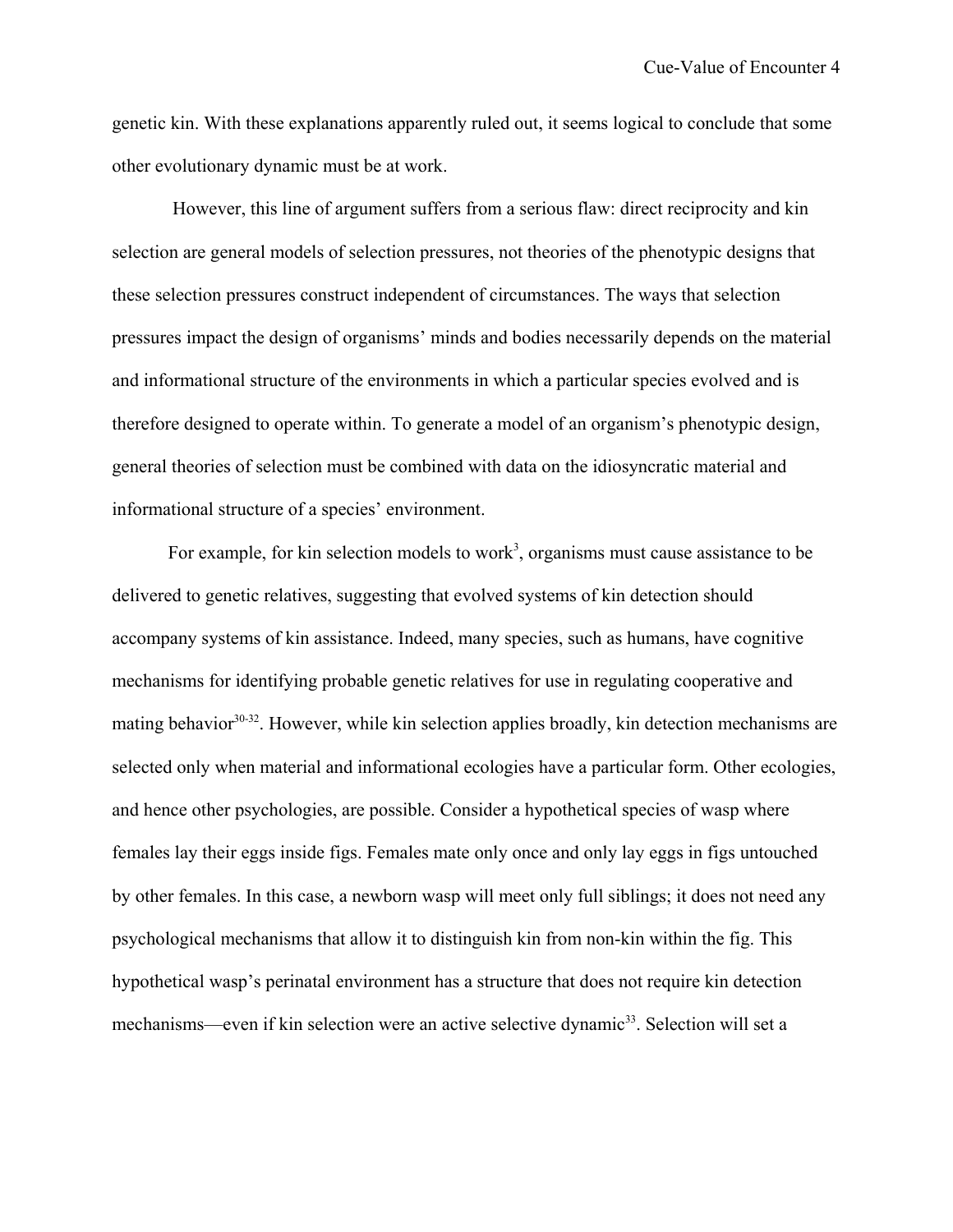default level of altruism inside the fig, without the wasp needing to possess kin detection mechanisms.

It is similarly necessary to consider the ancestral material and informational ecology to predict how selective dynamics would have shaped the human cooperative architecture. Given the social and natural ecology that humans actually evolved in, would theories like direct reciprocity suffice to create a psychology that cooperates to some extent in games that seem oneshot, or would higher-order selection in fact be necessary?

As has been discussed by other authors<sup>10</sup>, multiple features of the ecology faced by ancestral humans suggest that selection for direct reciprocity might create psychologies willing to cooperate even in (likely rare) anonymous and one-shot conditions. One important feature is that social interactions in the real world (both ancestral and present day) involve a high degree of uncertainty. First, there is uncertainty over relative valuation, as valuations in both present and ancestral real world environments are often implicit and heterogeneous across individuals. For example, one party may misestimate the value another party places upon a resource with drastic strategic consequences: If I underestimate the value of a resource to you, I may take it and unintentionally incur your wrath $34$ . Although the stakes in experimental games are often explicit with clear monetary values attached, the relative value between individuals can still be ambiguous; a player in need may place a greater internal valuation on a given stake than others do. Second, there is uncertainty over the spread of reputation. In experimental games, experimenters often go to great lengths to (i) ensure that subjects' behavior will be kept confidential, and (ii) communicate this fact to subjects<sup>35</sup>. In contrast, in the real world, both now and ancestrally, situations hardly, if ever, contain such certainty—there is always a chance of being observed by agents whose presence is undetected. Indeed, even highly controlled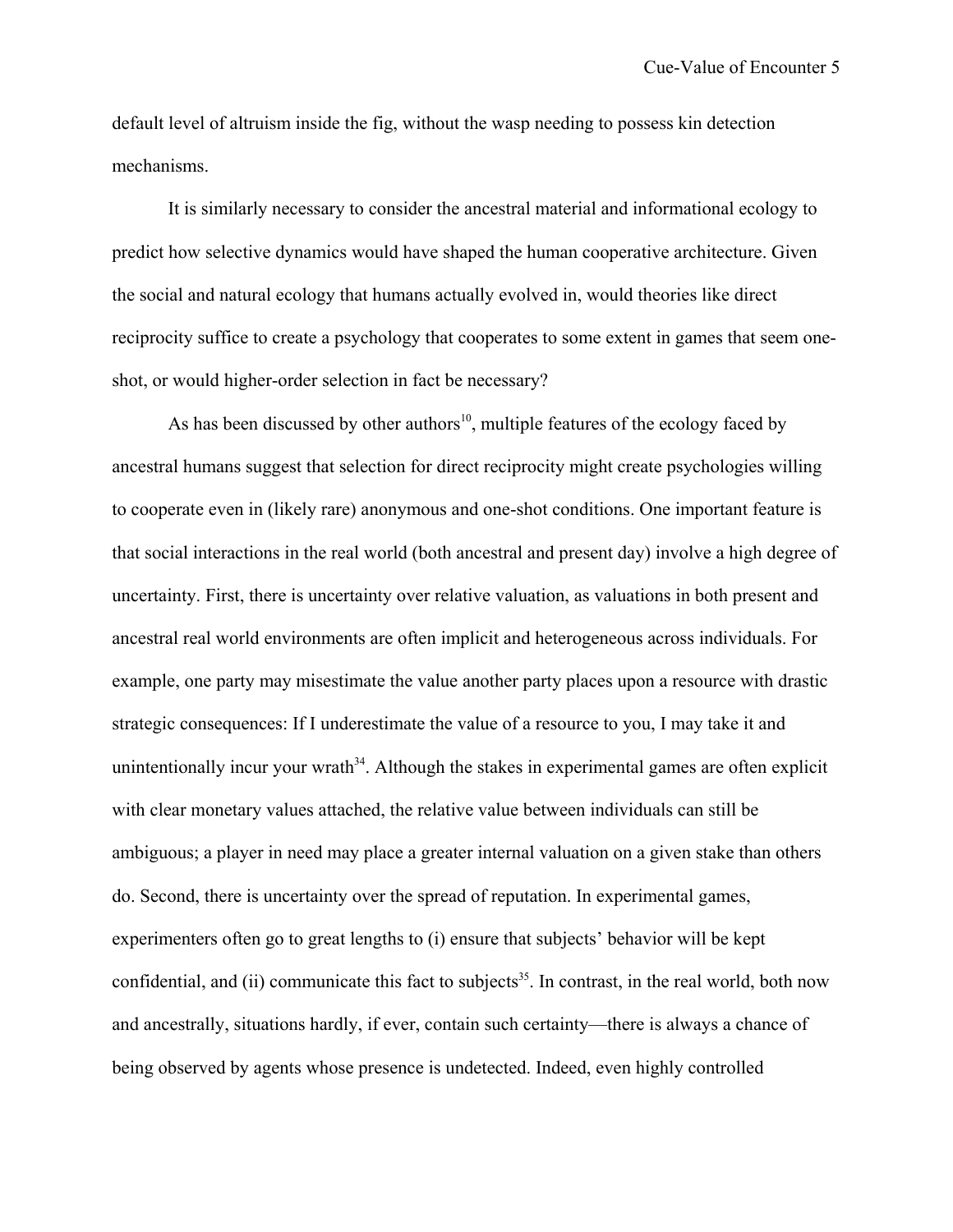experimental games may have residual uncertainty: Although assurances from an experimenter might be strong predictors of anonymity, other cues, such as knowledge that other players are community members, point in the opposite direction<sup>36</sup>. Third, there is uncertainty over a relationship's time horizon. In experimental games, situations are often structured so as to occur only once before the experiment is concluded, and in concert with the anonymity this fact should preclude any future consequences from game behavior. In contrast, in the real world the future of nearly every interaction is uncertain and, because of this, analytic and simulation results show that selection favors decision rules that are generous even in apparently one-shot encounters<sup>1</sup>.

Although many features of ancestral human ecology, in concert with selection pressures for direct reciprocity, might create psychologies willing to cooperate in anonymous and one-shot conditions, here we focus on a single, simple feature: encountering someone now probabilistically predicts encountering that person again. Indeed, the only event that uniquely precludes the possibility of future interactions is the death of one of the interactants. Aside from this case, the probability of future encounter may be decidedly greater than zero.

Why might encounter probabilistically predict reencounter? The world is a complex causal system, and whatever causal forces went into encountering a particular individual, to the extent that these forces persist over time, they are more likely than chance to cause reencounter<sup>37</sup>. For example, the world is large relative to an individual's ability to navigate within it, especially under ancestral conditions without modern transportation technology. Thus, an individual's location will be autocorrelated over time. That two individuals are in the same place at the same time—conditions necessary for encounter—suggests that they have a higher than baseline chance of a future encounter based merely on the autocorrelation of location.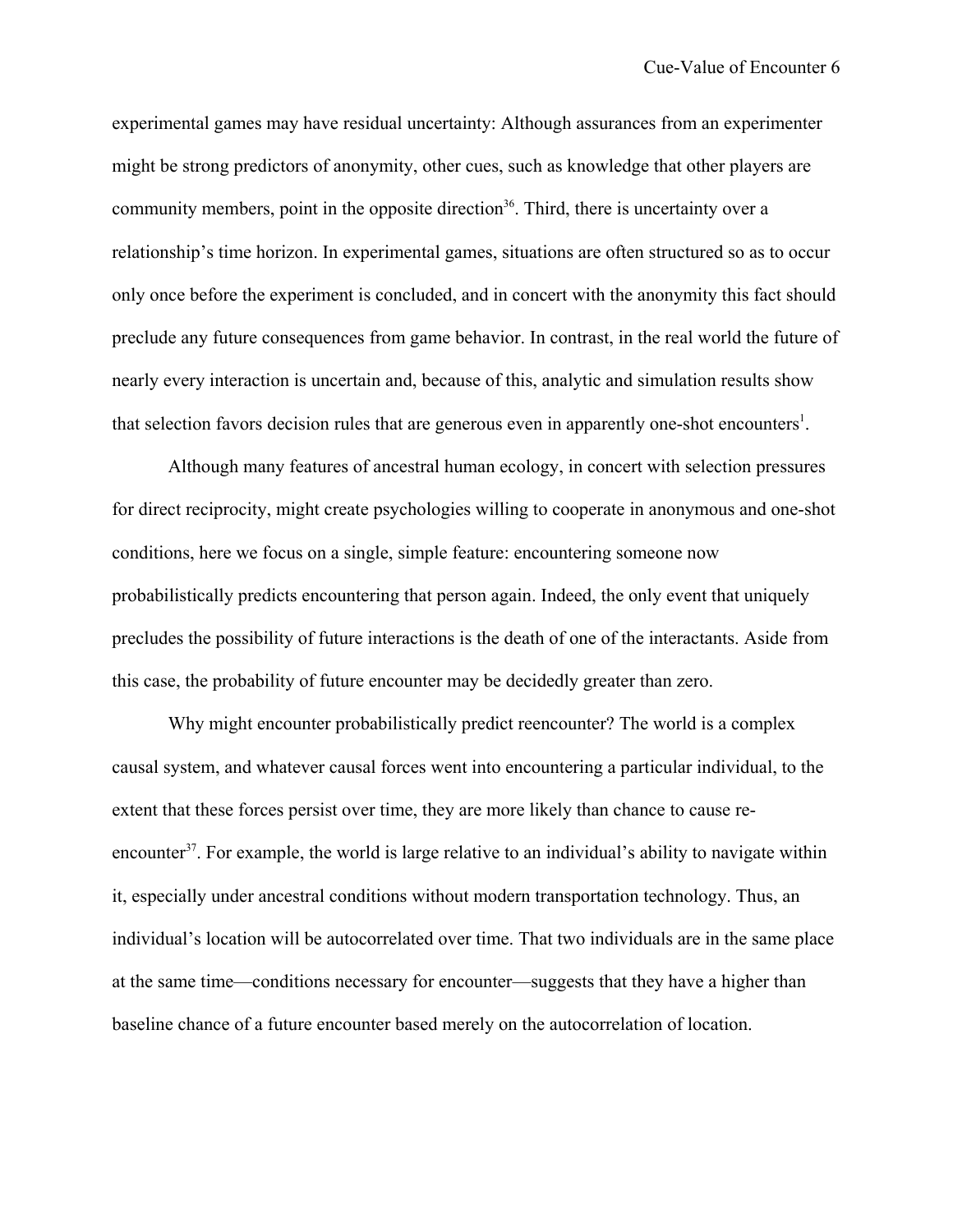A large literature explores the effects of spatiality (or viscosity) on the evolutionary dynamics of cooperative strategies. Viscosity, for example, in the dispersal of offspring can lead to designs for cooperation gaining a larger share of the benefits of cooperation than in other environments (but at the same time can lead to greater competition among kin for access to local resources)38-40. As in the wasp example, viscosity may also relax selection on kin detection leading to less discriminant cooperation, but can also expose patches of cooperators to roving exploiters<sup>41</sup>. Yet, one facet of a spatially viscous ecology that has gone relatively unexplored is the impact of spatial viscosity on re-encounter rates. In other words, while viscosity limits the dispersal of genes in a spatial environment, raising genetic assortment, it also limits the dispersal of agents in a social environment, potentially raising re-encounter rates.

When environments are structured such that encounter predicts re-encounter, natural selection might favor phenotypic designs that act as if conspecifics encountered now will be reencountered. To the extent that the human mind is designed to act as if it expected repeated interactions, humans will be more cooperative in apparently one-shot or short-term interactions than a retrospective or omniscient analysis would predict. Game theoretic analyses show that if an interaction is one-shot or has a clear, finite endpoint then the payoff-maximizing behavior is to defect. But real minds necessarily have access to only limited and imperfect information—it is impossible to know for certain whether an interaction will be one-shot or will repeat indefinitely into the future. Thus, although some cues in a current interaction might suggest it is one-shot (e.g., the interactants are strangers), if encountering someone now predicts encountering them again, selection might create cooperative psychologies that expect this correlation. Such an expectation will lead to greater default levels of cooperation. Moreover, the strength of this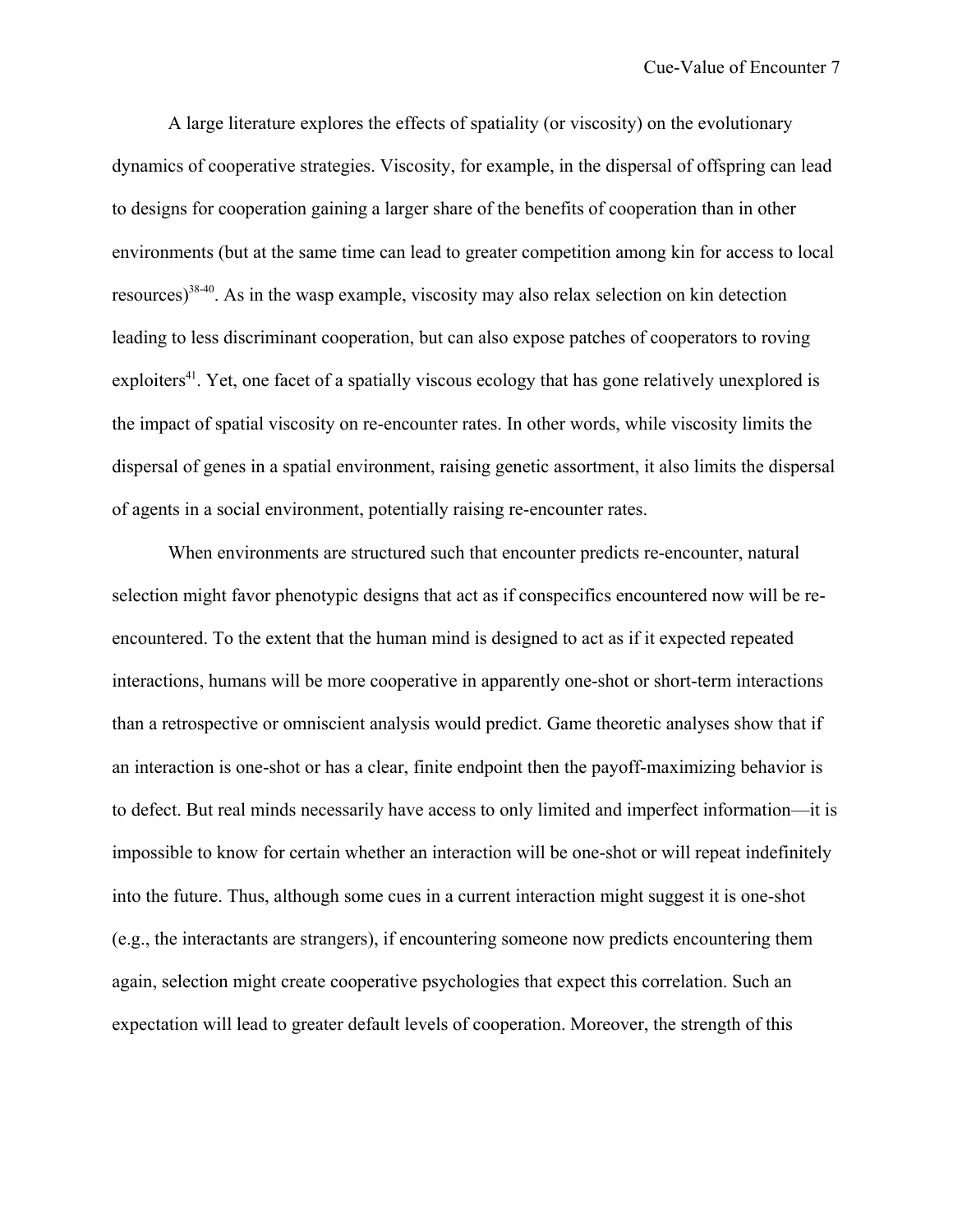expectation—and thus default levels of cooperation—should increase in proportion to the strength of the correlation between encountering someone now and encountering them again.

It is critical to note that such expectations are not necessarily conscious or articulable; instead, they might be implicit in the design of the mechanisms that generate cooperative decisions. This is analogous to human color constancy mechanisms: The visual system expects a certain spectrum of wavelengths as produced by long-enduring celestial and terrestrial light sources. This expectation is, of course, not conscious or articulable. Moreover, it can be fooled by anomalous, modern experiences, such as artificial lighting in a nighttime parking lot giving rise to the illusion that a yellow car is blue<sup>42</sup>. Analytic and simulation studies of the evolution of reciprocity show that selection can build extremely strong implicit expectations of repeat encounters. Such expectations can cause high levels of cooperation even in situations where agents have explicit, articulable beliefs that an interaction is one-shot<sup>1</sup>. In other words, people might have reportable beliefs that an interaction is one-shot but, because of the expectations embodied in their evolved cooperative psychology, they cooperate nonetheless.

Our goal here is to use simulations to explore how the spatial structure of ancestral ecologies affects whether people will re-encounter each other. While human life is intricately complex, in these simulations we include only the most basic of assumptions—that the world has spatial extent, that agents can move within it, that agents encounter each other when they are nearby—so that our results are as generalizable as possible. It is impossible to believe the world of our ancestors lacked these minimal features. We conducted a series of 8,250 simulations to determine whether—under these minimal assumptions—encountering someone now predicts encountering them in the future. We also test the degree to which this relationship is dependent upon quantitative features of the social ecology. (Simulations were written in Java by author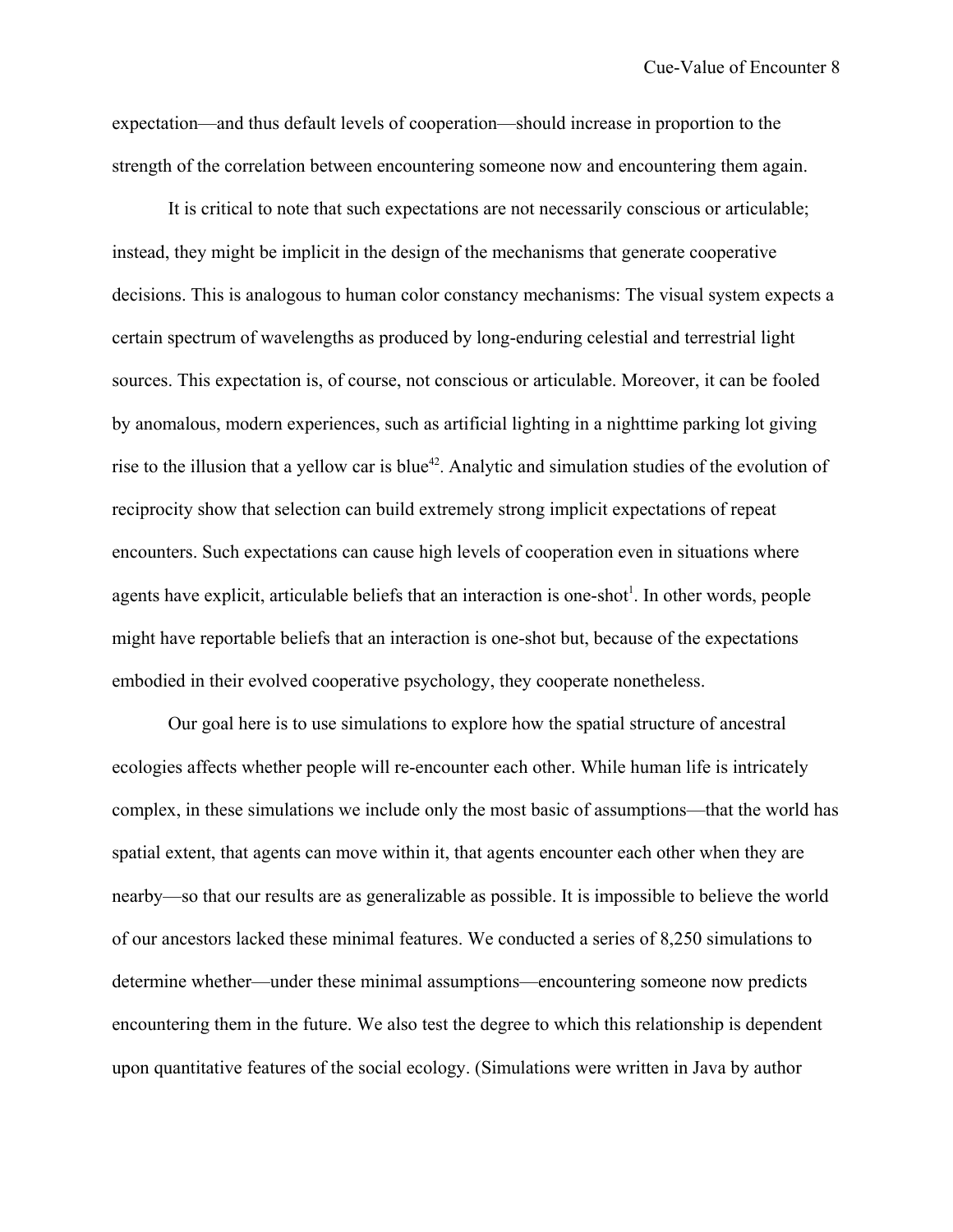M.M.K, and checked for errors by author A.W.D. Source code is available upon request to author M.M.K.) In these simulations a population of agents was allowed to randomly navigate a simulated world; throughout, the simulation recorded which other agents they encountered along the way.

## *Results*

# *Simulation Details*

To parameterize our simulated environment, we consulted the average living conditions of traditionally living populations reported by Marlowe<sup>43</sup>. Marlowe reports the averages of two samples: the average population density across all surveyed groups was .25 persons/ $km^2$  with an average local group area of approximately  $1600 \text{ km}^2$ ; for the subset warm climate non-equestrian sample—thought by Marlowe to better represent ancestral conditions—the average population density was .31 persons/km<sup>2</sup> with an average local group area of approximately 500 km<sup>2</sup>. To approximate this range of conditions, we simulated populations of 125, 250 and 500 agents. Assuming the  $1600 \text{ km}^2$  living area of the full sample, this yields a population density ranging from .08-.31 persons/km<sup>2</sup>, enclosing the mean of the full sample (.25); assuming the 500 km<sup>2</sup> living area of the ancestrally representative sample, this yields a population density ranging from .25-1.0 persons/ $km^2$ , enclosing the mean of the ancestrally representative sample (.31). As illustrated by Table 1, population size contributed to approximately 0.00% of the variance in reencounter rate, suggesting that differences in population density within even a range this large are relatively unimportant.

In each simulation run  $n \in \{125, 250, 500\}$  agents were each randomly assigned a location within a two-dimensional space with sides 1 arbitrary unit long. How this space maps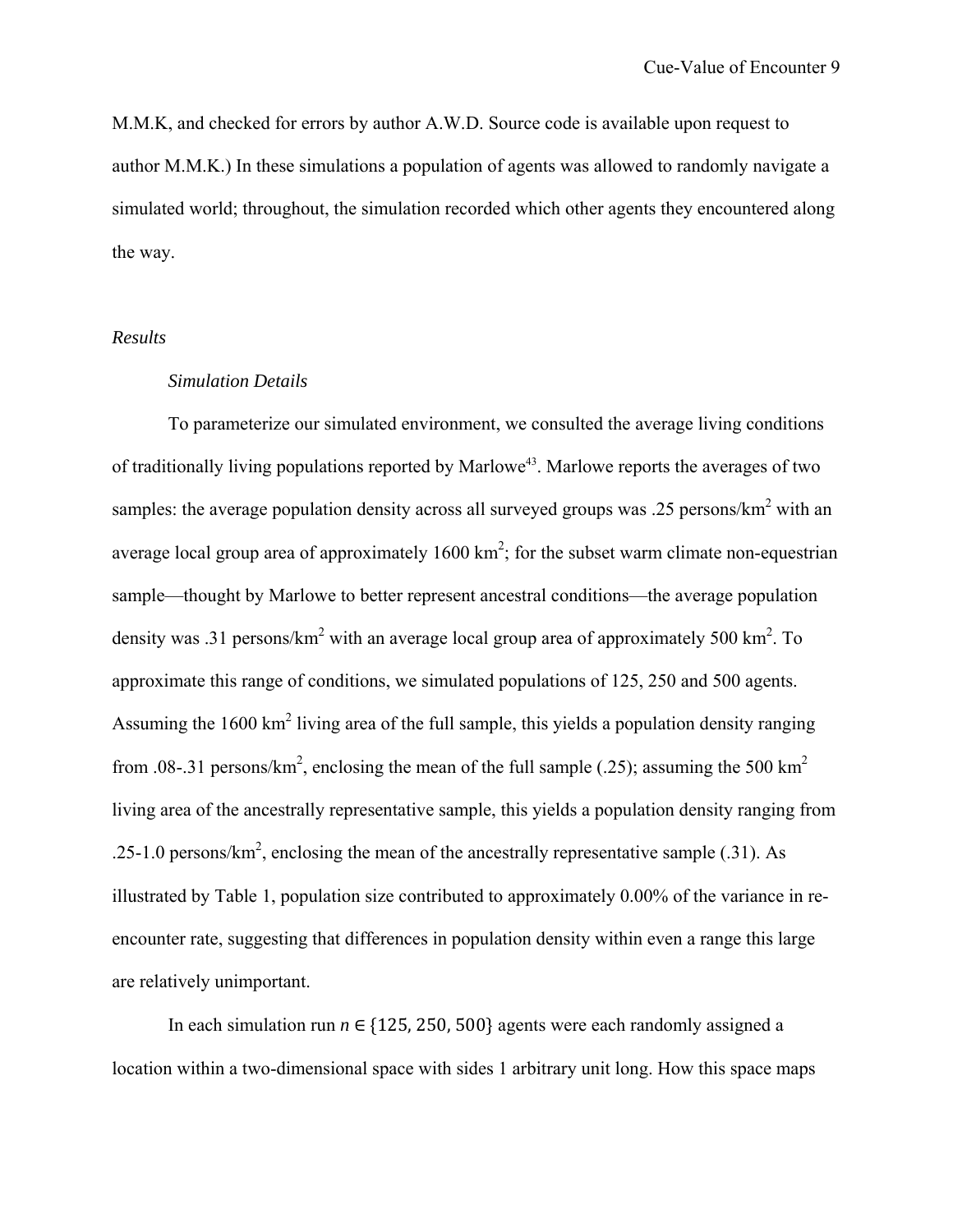onto real area depends on assumptions that cannot be known with certainty. As described in the previous paragraph, this space could be viewed as  $1600 \text{ km}^2$  or 500 km<sup>2</sup>; either way the population densities within this space represent reasonable values for small-scale societies. To test for the existence of edge-effects, this space was sampled twice: once with hard edges which constrained agents' movements (agents' movements perpendicular to an encountered edge were truncated at the edge), and once without edges such that space wrapped seamlessly from top-tobottom and left-to-right. On each of 500 time steps these agents moved by drawing a random distance from a normal distribution with mean of 0 and a standard deviation  $d \in \{0.01, 0.02, 0.03, \ldots\}$ .04, .05}, and a random angle  $\theta \sim U(0, 360)$ . If the distance drawn was negative, the agent moved in the direction opposite to the drawn angle. Assuming the population density of Marlowe's<sup>43</sup> full sample, these walking distance parameter values represent an average movement between 0.17 km (for  $n = 125 \& d = .01$ ) and 1.78 km (for  $n = 500 \& d = .05$ ) every time step (and movements larger than 0.44 km and 4.47 km, respectively, 4.6% of the time). These movements could be thought of as frequent, periodic foraging trips, or other less frequent transitions; as illustrated by Fig 1, the rates of encounter and re-encounter are extremely stable over all but the final time steps in a simulation run. This suggests that our choice of 500 time steps had little impact on the qualitative effects in our simulation. Indeed, a greater number of time steps would have only strengthened our effect, increasing the likelihood that a person encountered now will be encountered later. Moreover, a much smaller number of time steps would be unrealistic: On almost any interpretation of what a time step represents, several hundred over the course of a forager's lifespan would be likely. Finally, the number of time steps per run was chosen to give an adequate sampling without introducing the computational burden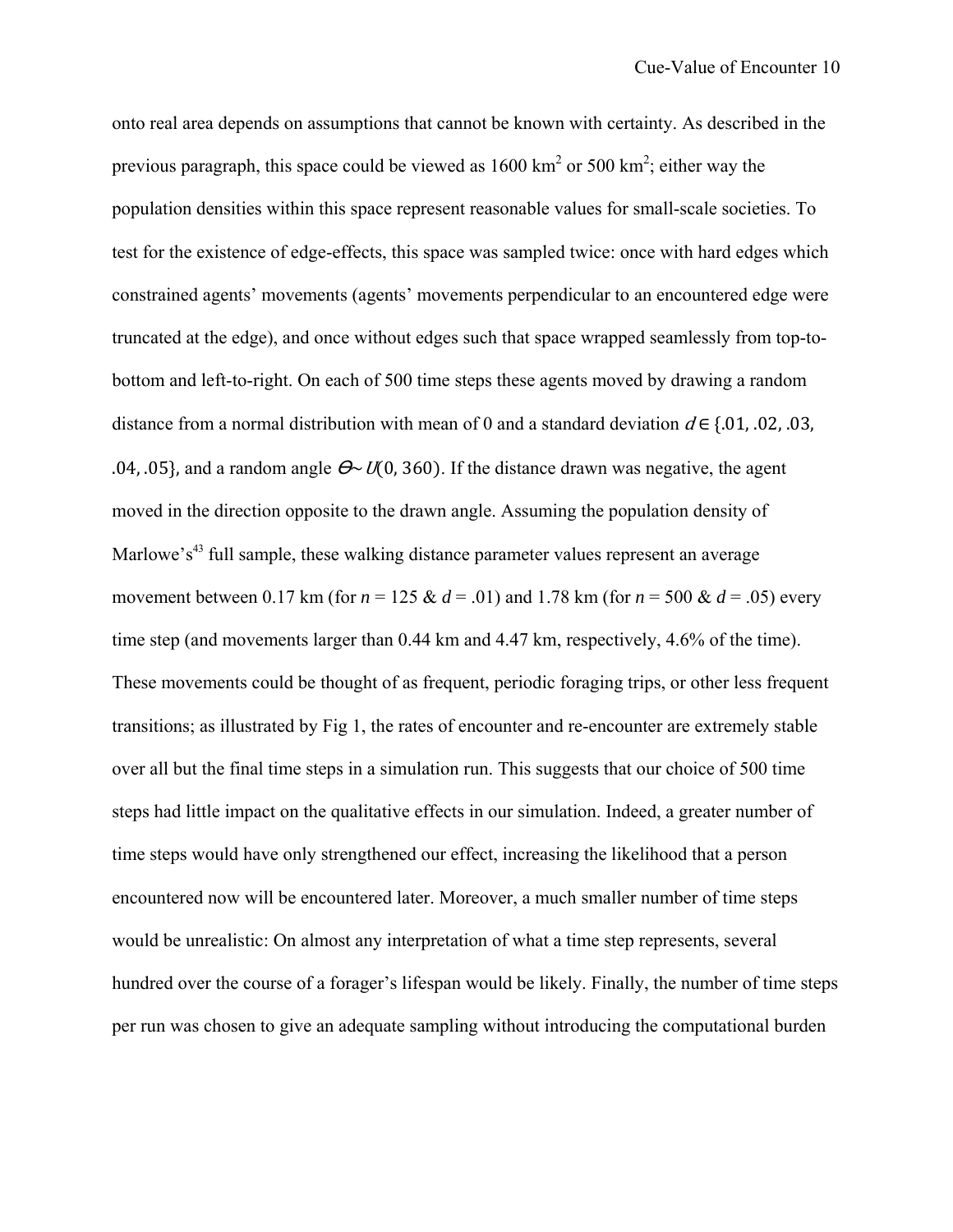of simulating longer, yet informationally redundant runs, allowing easier direct replicability by other researchers.

At each time step, for each agent, the program evaluated if another agent was within a defined meeting radius  $r \in \{.005, .01, .015, .02, .025\}$ ; if so, the program recorded that the two agents met during this time step. Assuming the average ecology of Marlowe's<sup>43</sup> sample, these meeting radius parameter values represent a range between 0.11 km (for  $n = 125 \& r = .005$ ) and 1.12 km (for  $n = 500 \& r = .025$ ) wherein agents would be considered encountered.

After a run was completed, we computed for each time step: (1) The average reencounter rate: For each agent, we computed the proportion of other agents encountered during that time step who were re-encountered in the future; these values were then averaged across agents. (2) The average encounter base rate: For each agent, we computed the proportion of all other agents (regardless of whether they met this time step) who were encountered in any future time step; these values were then averaged across agents. The re-encounter rate is a conditional probability: Given that two agents are meeting in this time step, it is the probability they will meet in a future time step. The encounter base rate quantifies, irrespective of any additional information during this time step, the probability that two agents will meet in a future time step. The difference of these two values gives the "autocorrelation effect": the marginal increase in the probability of future encounter given present encounter in a spatial world. Randomness independent of any effects of spatiality—can cause agents to encounter each other in the future. Computing the autocorrelation effect allows us to quantify how spatiality affects re-encounter rates.

The strength of the autocorrelation effect depends on the extent to which spatiality affects agents' social interactions; this is manipulated across simulations by the walking distance and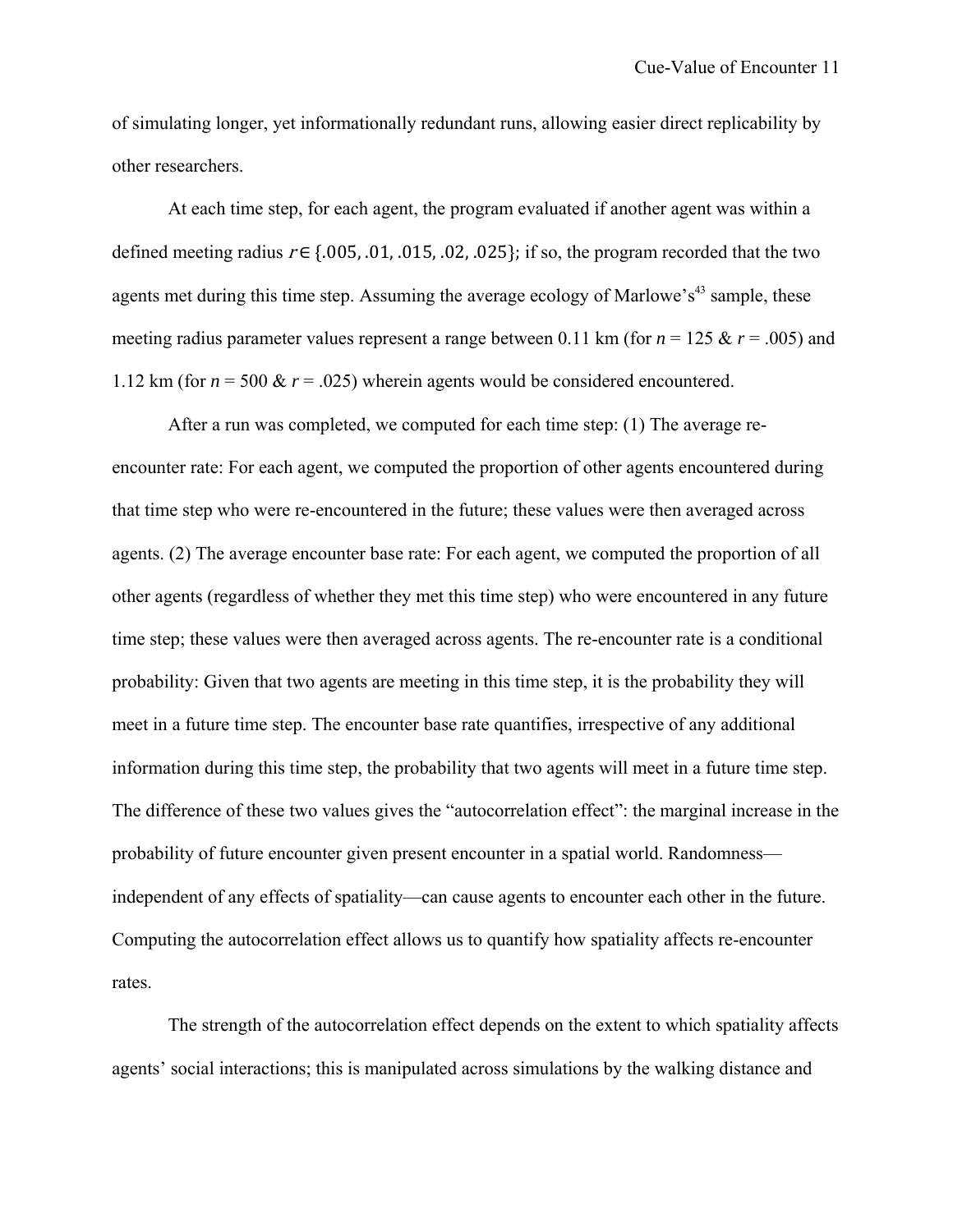meeting radius parameters. Increasing walking distance should lead to a smaller autocorrelation effect. To see this, consider what happens if the walking distance approaches infinity. If so, then the probability of two agents meeting now is unaffected by where they were located previously; this would imply that a person is just as likely to encounter someone living kilometers away as they are to encounter their next-door neighbor. Although there will be re-encounters in this case—you might randomly meet your neighbor or the distant person again—spatiality per se would have no effect on the rates of re-encounter.

Decreasing meeting radius should also lead to a smaller autocorrelation effect. Consider what happens as the meeting radius approaches zero: It will be almost impossible to ever meet anyone, pushing re-encounter rates and base rates of encounter to zero; when both rates take the same value (viz., zero), there is no autocorrelation effect. At the limit of infinitely small meeting radius people would not meet or interact with others standing next to them. (We only studied values for meeting radius that were relatively small compared to the total size of the population's range. If the meeting radius was large, encompassing most of the range, we would also expect no autocorrelation effect. In this case, however, both re-encounter rate and encounter based rates would be very high. This would occur because all agents would constantly be encountering every other agent. Thus, over a very broad range the relationship between meeting radius and the autocorrelation effect would be an inverse U-shape.)

Fifty runs were completed at each combination of *n*, *d*, *r* and edges state yielding 7500 runs. These aggregated re-encounter rates and their margins over baseline (the autocorrelation effect) were analyzed in a general linear model (GLM) framework to produce estimates of effect size (Tabs. 1 and 2). An additional 50 runs were completed at each combination of *n* & r such that each agent's location was completely random in the current time step relative to its location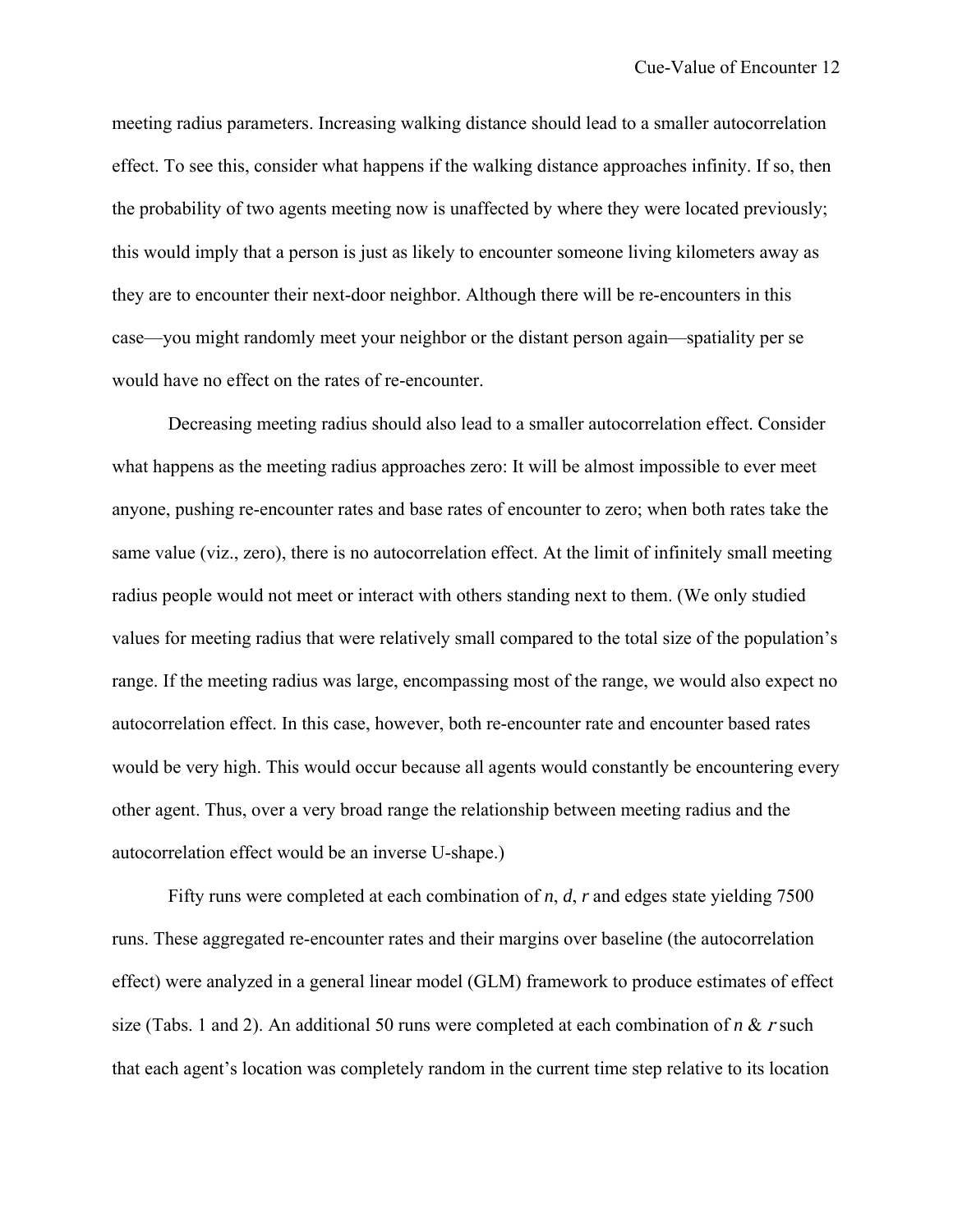in the previous time step (totaling 750 additional simulation runs). This models the null case of a world without autocorrelation of location over time and was accomplished by setting  $d = 1$ (effectively, *d* approached infinity in these runs).

#### *Findings*

Our analysis makes two related claims. First, given even the most minimal assumptions, encountering someone now should predict encountering them again. This is measured by reencounter rate. Selection can use the quantitative level of this rate to set default levels of cooperation. Second, the re-encounter rate should be partially a function of how spatiality affects social encounters. This is measured as the autocorrelation effect (the re-encounter rate minus the base rate of encounter).

Were individuals encountered in the present likely to be encountered again in the future? Yes, re-encounter rates were sizeable: As depicted in Fig. 1, across the range of both walking distance (Fig. 1a) and meeting radius (Fig. 1b) agents encountered on a given time step were often re-encountered. For instance, at the median walking distance  $(d = .03)$ , encountering someone now meant there was approximately a 50% chance of meeting them again within the arbitrary time frame. Similarly, at the median meeting radius  $(r = .015)$ , encountering someone now meant there was approximately a 60% chance of meeting them again. As such, and given an ecology where cooperation yielded gains in trade, an agent could profit from a design expressing the default expectation that those she encountered may be encountered again and were potentially profitable cooperation partners. Holding parameters constant, re-encounter rate was highly stable across much of an agent's life, only falling off around the final few time steps. Considering the GLM estimates for re-encounter rate, shorter distances walked lead to higher re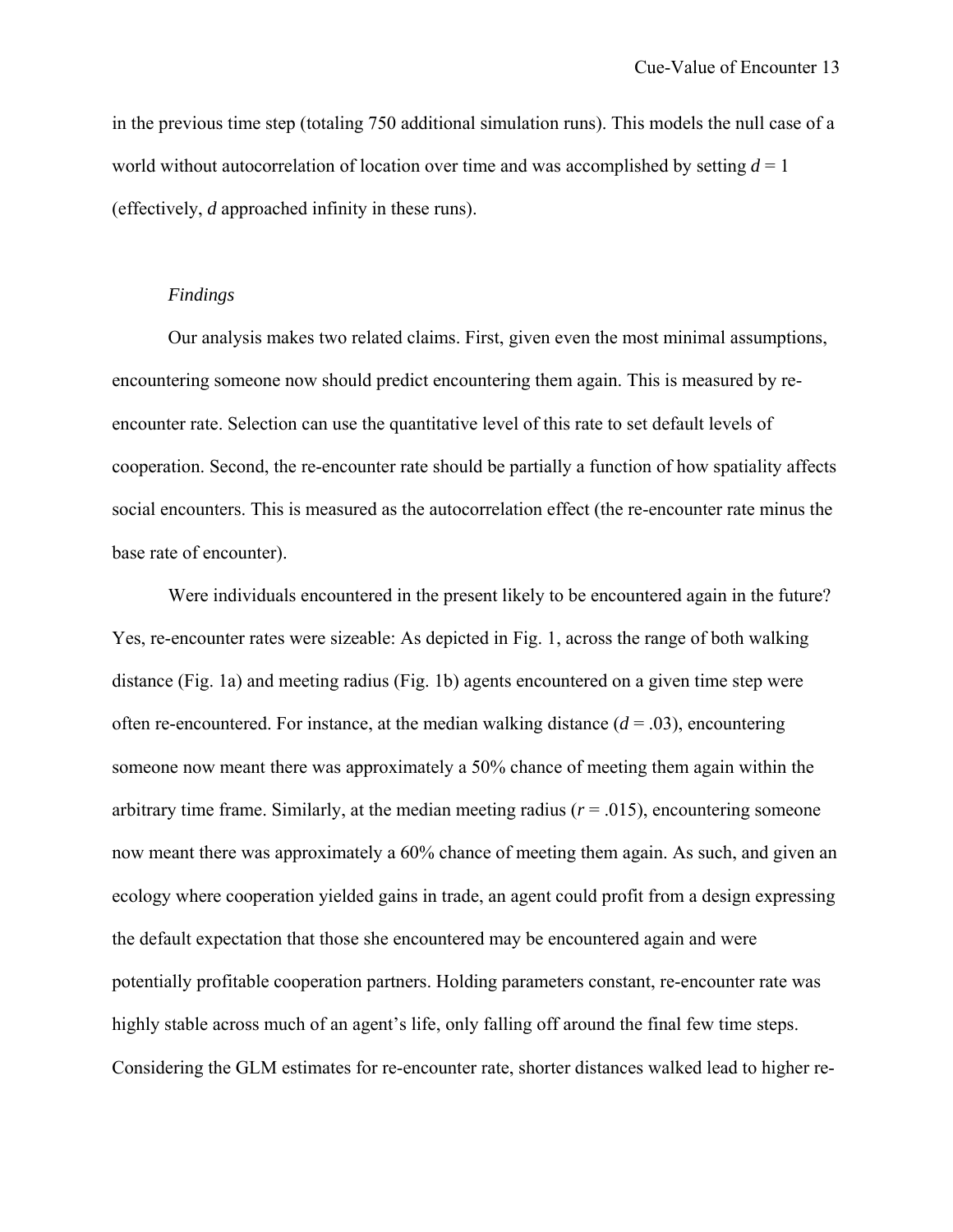encounter rates, and walking distance accounted for 8.3% of all variance in re-encounter rates (Table 1). Larger meeting radii lead to higher re-encounter rates, and meeting radius accounted for 13.9% of all variance in re-encounter rates.

Although raw re-encounter rates are the ecological value that should be used by selection in designing cooperative psychology, our analysis predicts that re-encounter rates will be affected by how spatiality affects sociality. Was the spatiality of social interactions important in setting raw re-encounter rates? Yes, this can be seen in autocorrelation effects. As depicted in Figs. 1c,d and Fig. 2, the marginal increase in future encounter was substantial. For instance, at the median walking distance  $(d = .03)$ , the autocorrelation effect increased the probability of future encounter given present encounter by a margin of over 30%. Similarly, at the median meeting radius  $(r = .015)$ , the autocorrelation effect increased the probability of future encounter given present encounter by a margin of over 40%.

To illustrate the effect of spatiality and autocorrelation on determining re-encounter rates, Fig. 2 graphs the base rates of encounter and the re-encounter rates separately. This figure reveals the generally large differences between these two measures, and therefore the generally large effect of autocorrelation in location on re-encounter rate. As expected, this autocorrelation effect diminished as walking distance increased, eventually being eliminated once agents walked so far that the locations were no longer autocorrelated  $(d = 1, non-spatial baseline)$ ; see rightmost columns in Fig. 2. Note that when locations were no longer autocorrelated raw re-encounter rates were still sometimes sizeable. Nonetheless, they were no different than encounter base rates, showing that autocorrelation was not the cause of these high re-encounter rates. Walking distance accounted for 16.6% of the variance in the autocorrelation effect (Table 2).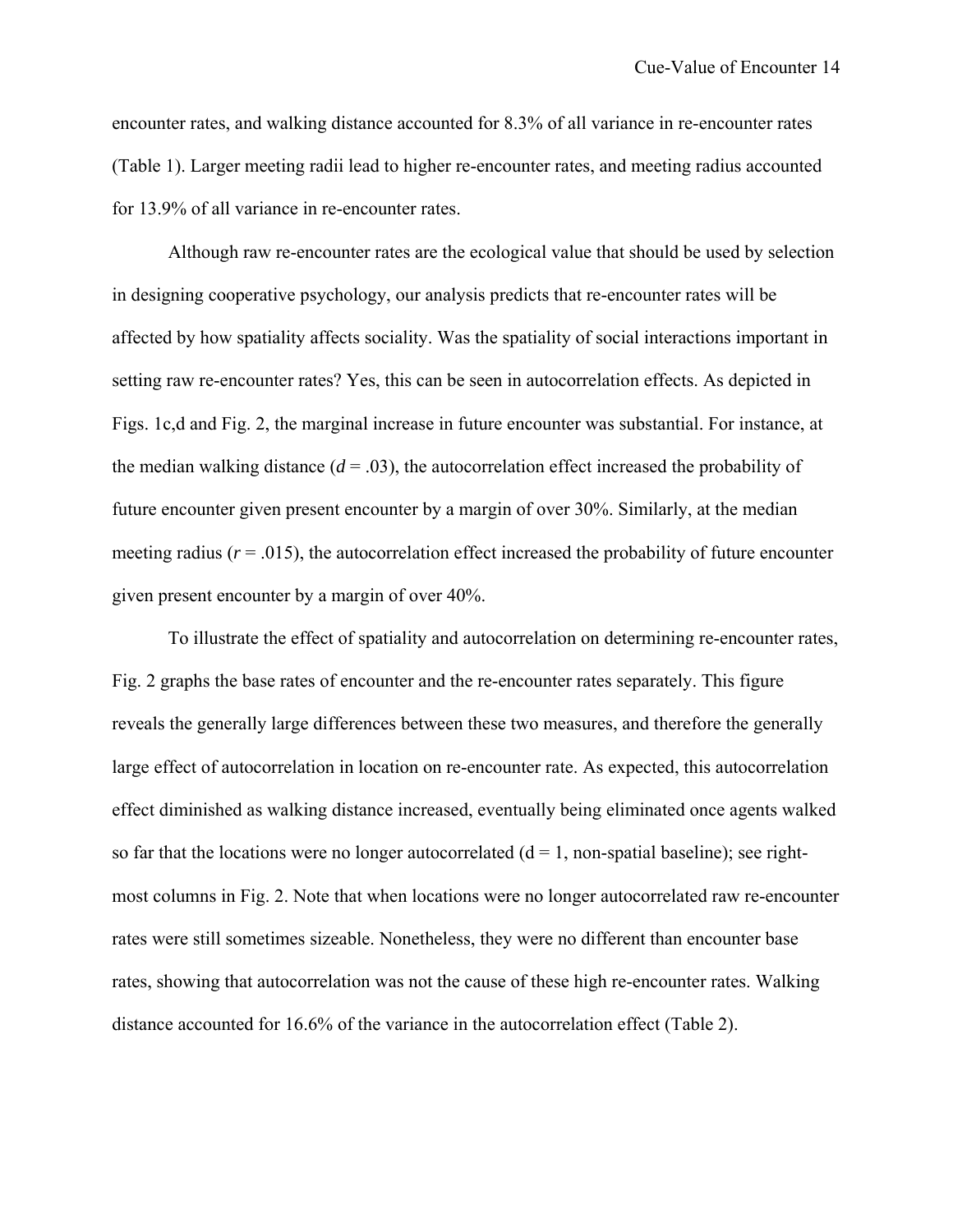Also as expected, within each walking distance lower values of the meeting radius led to a smaller autocorrelation effect; see Fig. 2. Although we did not conduct simulations analogous to the walking distance case where autocorrelation is entirely removed, reflection can illustrate this for meeting radius. Imagine that meeting radius is reduced to zero. Agents never meet any other agents, necessarily eliminating the differences between re-encounter rates and encounter base rates, as both are zero. Meeting radius accounted for 11.2% of the variance in the autocorrelation effect (Table 2).

There was also a small recency effect observed most in large walking distances and large meeting radii, which can be seen in the upward trending slopes before the end of life declines in Figs 1c & 1d. The autocorrelation effect reached a maximum for recent time steps and dissipated as the encounter faded back into the past. Finally, we note that there was little effect of whether edges stopped movement or whether edges wrapped seamlessly (see Tables 1 and 2).

#### *Discussion*

The simulation presented here rests on extremely plausible, extremely minimal assumptions: If the world has spatial extent, is large relative to agents' ability to navigate in it, and an agent's time horizon extends beyond the immediate present, then merely encountering an agent once predicts a higher chance of encountering them again. These minimal assumptions were almost certainly true throughout human evolution. This suggests that natural selection will have calibrated our cooperative psychology in light of these realities. It is exceedingly simple for natural selection to exploit this environmental regularity to improve the performance of the cooperative architecture: in the absence of other information suggesting whether there will or will not be future interactions with an interaction partner, have a default expectation that re-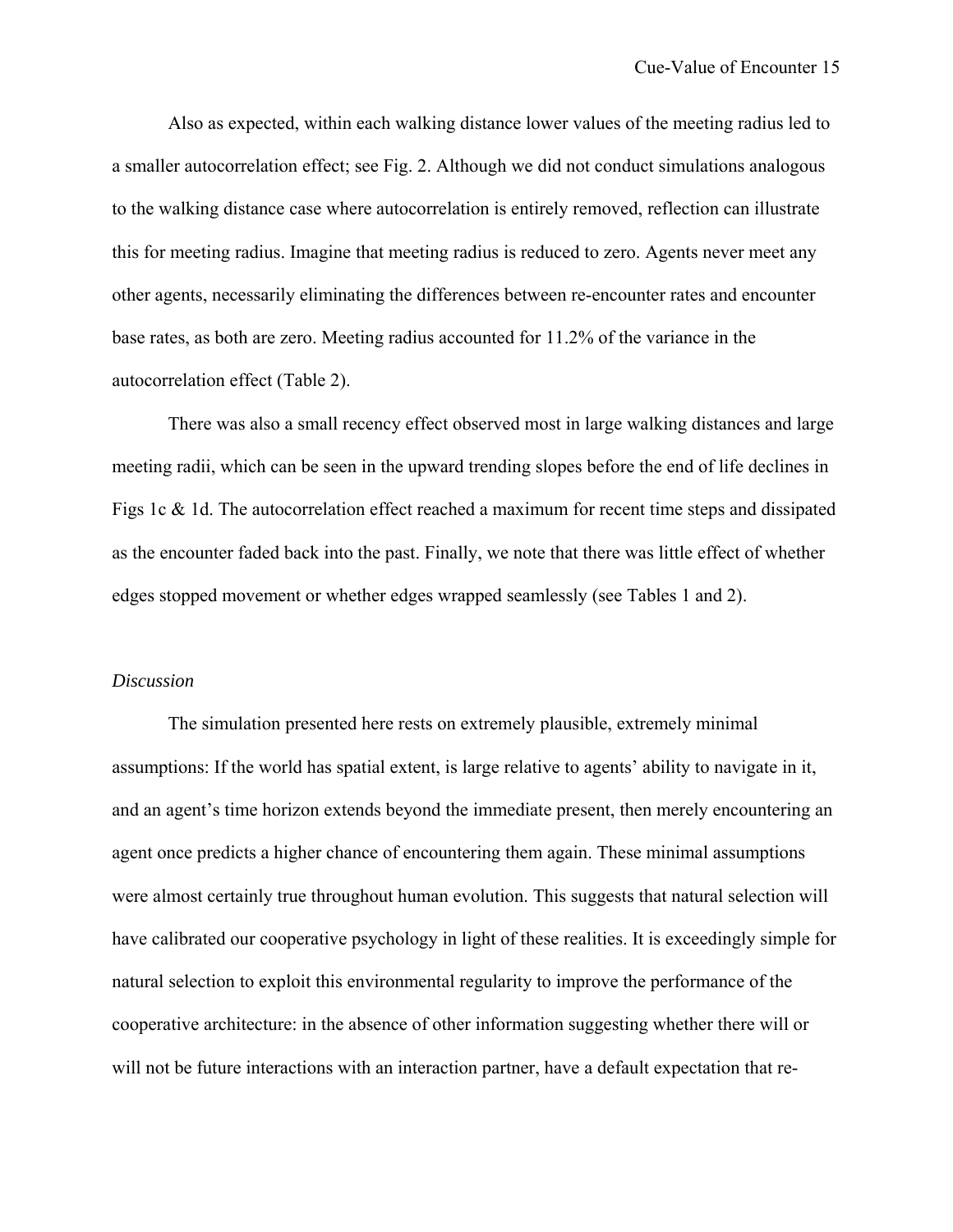encounter was the ancestral average<sup>1</sup>. These results obtain even when no organismal or environmental structure otherwise correlates agents' movements. Yet in reality, both organism and environmental structure would strongly have correlated agents' movements, thus greatly amplifying the degree to which an encounter predicted reencounter compared to the minimal case where agents are moving randomly. That is, unconnected foragers would have shared many of the same goals in the same local environment (e.g., different individuals frequently visited the same sources of food, water, shelter, refuge, mates). Any such structure, such as a common attractant like a stable resource patch or repellent like a stable environmental hazard, by systematically causing agents to cluster at or disperse from a particular location, would serve to increase the rate of re-encounter.

For a species like humans where individuals possess specialized knowledge and skills such that the gains in trade from cooperation are often large, these results imply that—in order to cultivate such valuable relationships—the mind should be designed to assume by default that the probability of a repeat interaction with a newly encountered stranger is far greater than zero. Note that this reasoning does not predict that a default cooperative psychology should be common among species; we may share a spatial ecology with other species on the planet, but it is this ecological fact in concert with the possibility of large benefits through cooperation that can select for such a psychology. Delton et al.<sup>1</sup> find that, under reasonable parameterization, cooperation in uncertain one-shot circumstances evolves only when the *average* gains in trade from cooperation are larger than two or three times the cost. While this is a low hurdle for particular instances of cooperation, it is hard to see how this could characterize the interactions of non-human animals on average throughout their lives.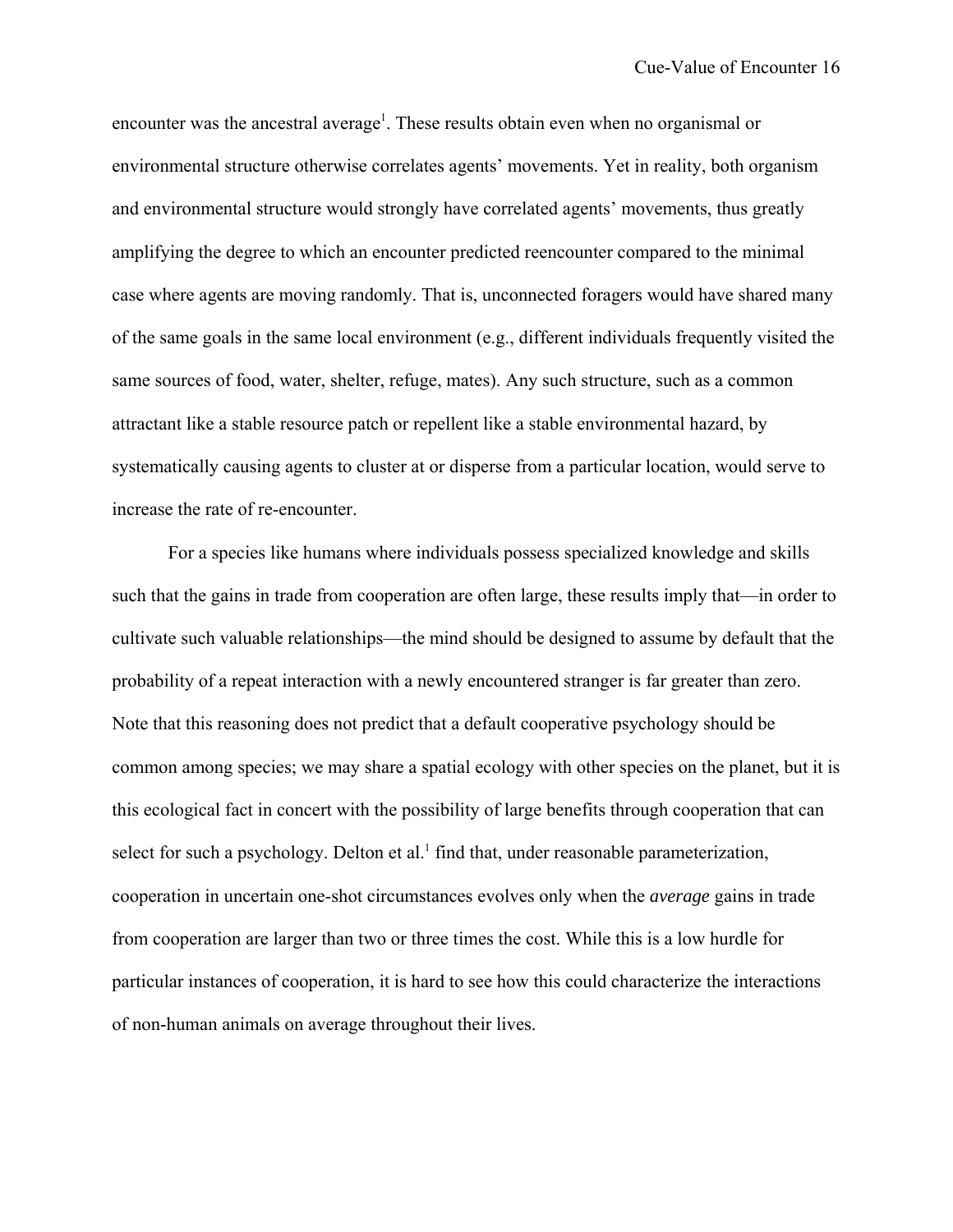Although we argue that re-encounter rate creates psychologies that (probably implicitly) assume or act as if interactions will be repeated, we are not arguing that this implies humans should always cooperate or be generous. In making any cooperative decision, the mind should integrate a number of situational cues along with any default assumptions. Some cues may make cooperation more likely: For instance, in laboratory samples of economic games, subjects in the experiments are often of similar age, attending the same school if not the same classes; in anthropological samples, subjects are often all members of the same face-to-face communities. In contrast, other cues may make cooperation less likely, such as a past history of aggressive interaction.

To be clear, these simulations suggest that selection acting on the human cooperative architecture might have had two different, related effects on its design. First, the evolutionary long-run degree to which one encounter predicted repeat encounters would have made the architecture's default probability of cooperating higher than previously appreciated. Second, the architecture might have been selected to include detection systems to monitor within-lifespan local parameters that provide cues to the degree to which one encounter predicts another. This would suggest that greater autocorrelation in location (less travel) should increase cooperativeness.

More importantly, this work is simply a modest illustration of how theories of cooperation (and any other psychological adaptation) need to be fleshed out by taking explicit account of the local material and informational ecologies. That such a minor factor as location autocorrelation can potentially shift best-bet reciprocity responses suggests that when all relevant features of the world are taken into account, an efficient reciprocity–exchange architecture might look very different than how it is usually conceived.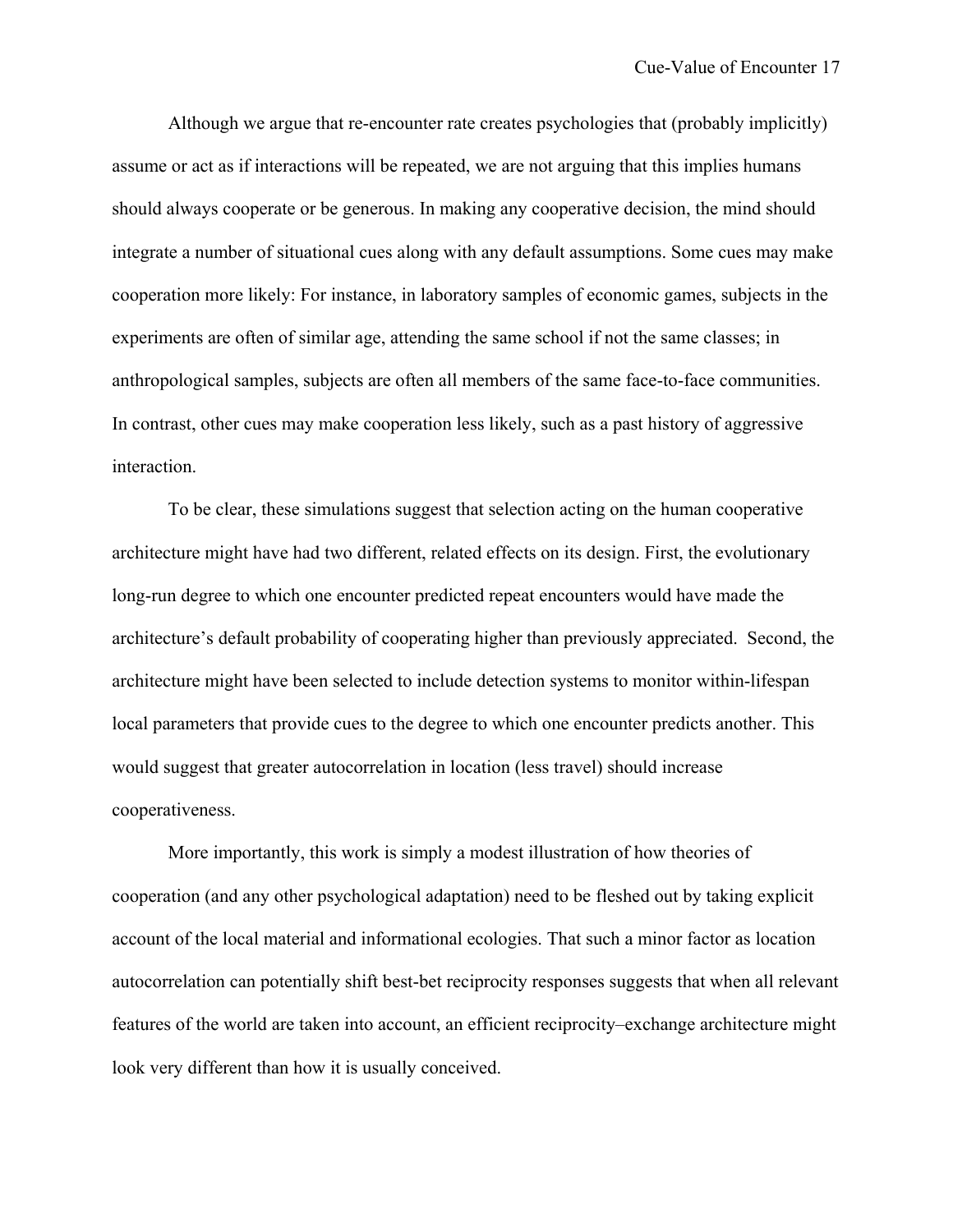Beyond evidence that humans often cooperate in one-shot and anonymous interactions, stable cross-cultural differences in cooperative behaviors have also been advanced to support cultural group selection and gene–culture co-evolutionary theories of human cooperation<sup>6,44</sup>. These proposals argue, not implausibly, that differential rates of cooperative behaviors across societies are due to these societies having different cultural norms and institutions. But although viable, a cultural explanation is not the only possible explanation. An alternative explanation would be that the same universal evolved cooperative architecture is designed to be calibrated by the detection of local magnitudes of ecological factors that affected the payoffs of cooperative relationships ancestrally. For example, stable differences in the numbers of social partners and kin present in the vicinity are plausible input parameters to facultative mechanisms for cooperativeness and generosity—factors that themselves might be partial functions of the degree of autocorrelation in location. That is, what are commonly interpreted as "cultural differences" may turn out to be outputs produced by ecological and demographic inputs to our evolved psychology. In support of this view, recent research suggests that variance comparable to that found between cultures can also be found among communities of a single culture—communities that share the same norms and institutions<sup>7</sup>. If different locations in the same culture present the same variability as different cultures do, this implies that noncultural factors could be responsible for between culture variability as well.

Mathematical and simulation work also provides alternative explanations for crosscultural differences, explanations that do not rely on higher-order levels of selection. Delton et al.<sup>1</sup> show that cooperation, even in apparent one-shot encounters, increases as the gains in trade from cooperation increase. Although humans, compared to other species, have flourished by finding and exploiting possible gains in trade, modern societies have unlocked enormous gains in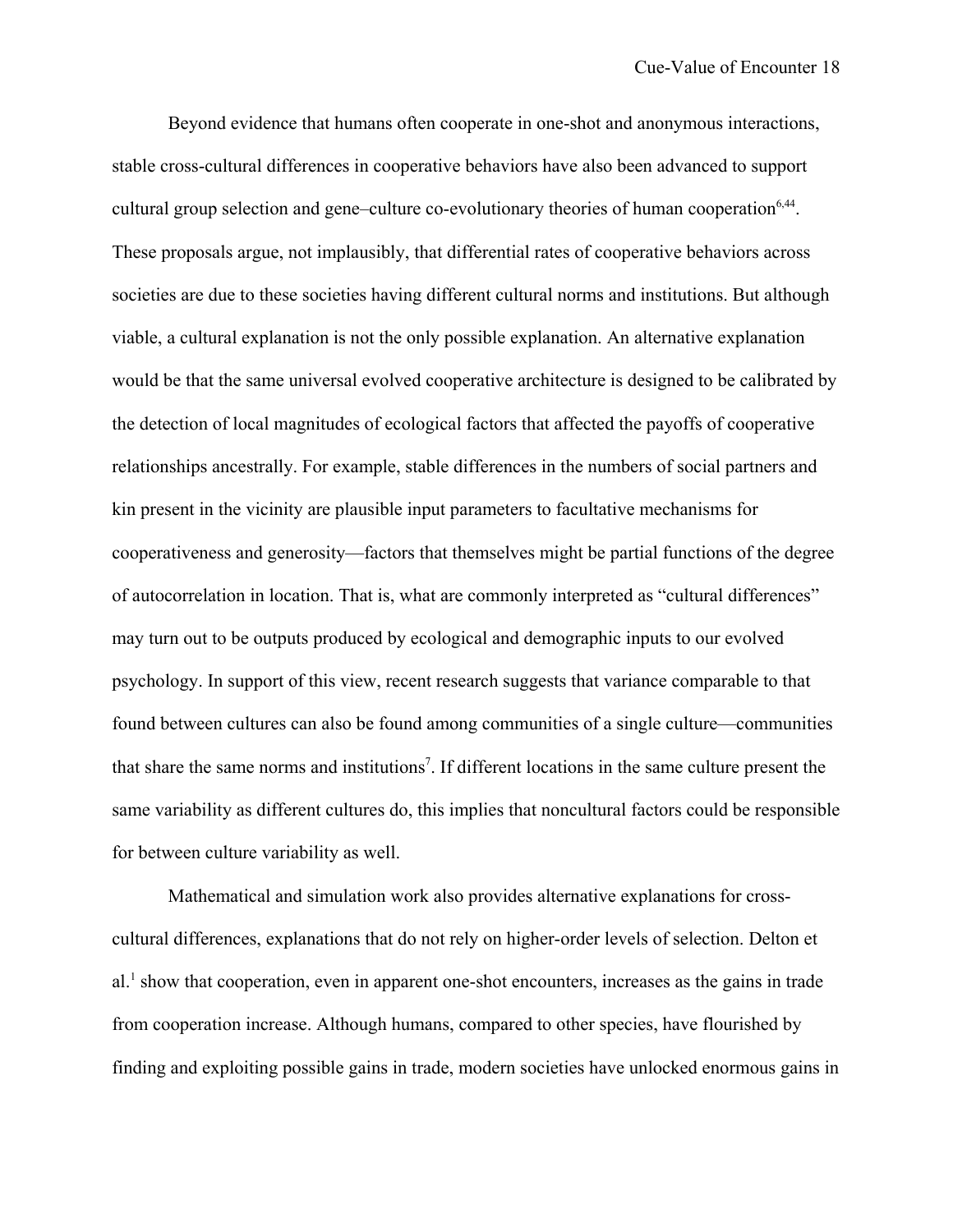trade not possible in small-scale, face-to-face societies. On this view, it is not surprising that behaviors like cooperation and generosity are observed at higher rates in societies with (e.g.) more market integration<sup>44</sup>. To be clear, what is at issue is not whether humans have developed novel institutions and cultural practices that make modern life possible. What is at issue is why human cooperation and generosity exist and vary as they do. We suggest that human cooperation and generosity are not an accident of birth, a lucky draw in a lottery of cultural milieus. Instead, they are facultative elements in a universal human nature.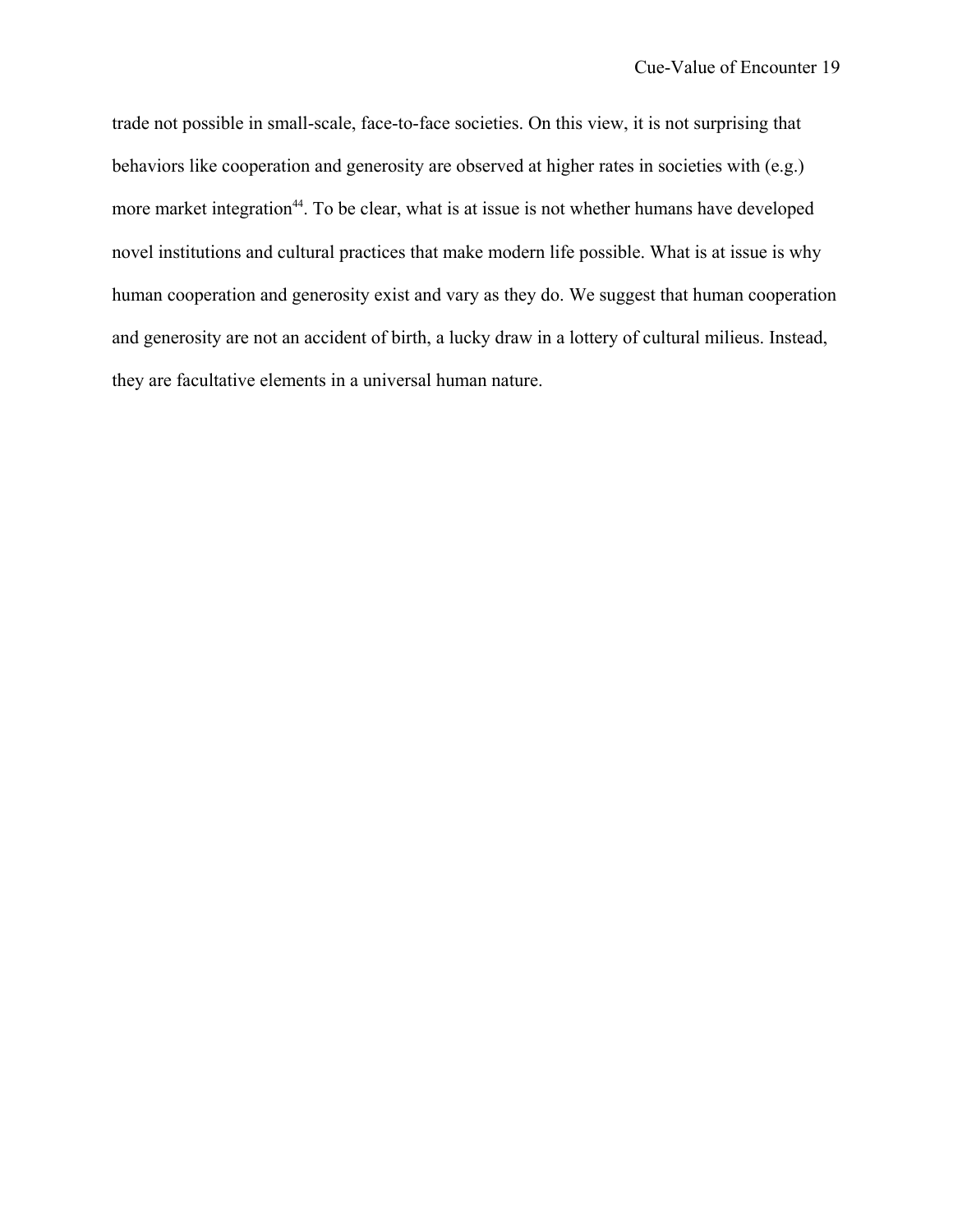## References

- 1 Delton, A. W., Krasnow, M. M., Cosmides, L. & Tooby, J. The evolution of direct reciprocity under uncertainty can explain human generosity in one-shot encounters. *Proceedings of the National Academy of Sciences of the United States of America* **108**, 13335-13340 (2011).
- 2 Trivers, R. L. Evolution of reciprocal altruism. *Q. Rev. Biol.* **46**, 35-57 (1971).
- 3 Hamilton, W. D. The genetical evolution of social behaviour. *Journal of Theoretical Biology* **7**, 1- 52 (1964).
- 4 Fehr, E. & Henrich, J. in *Genetic and cultural evolution of cooperation* (ed P. Hammerstein) 55-82 (MIT Press, 2003).
- 5 Henrich, J. Cultural group selection, coevolutionary processes and large-scale cooperation. *Journal of Economic Behavior & Organization* **53**, 3-35 (2004).
- 6 Henrich, J. *et al.* "Economic man" in cross-cultural perspective: Behavioral experiments in 15 small-scale societies. *Behavioral and Brain Sciences* **28**, 795-815, doi:10.1017/S0140525X05000142 (2005).
- 7 Lamba, S. & Mace, R. Demography and ecology drive variation in cooperation across human populations. *Proceedings of the National Academy of Sciences* **108**, 14426-14430, doi:10.1073/pnas.1105186108 (2011).
- 8 Burnham, T. C. & Johnson, D. D. P. The biological and evolutionary logic of human cooperation. *Analyze & Kritik* **27**, 113-135 (2005).
- 9 Delton, A. W., Krasnow, M. M., Cosmides, L. & Tooby, J. Evolution of fairness: Rereading the data. *Science* **329**, 389-389 (2010).
- 10 Hagen, E. H. & Hammerstein, P. Game theory and human evolution: A critique of some recent interpretations of experimental games. *Theoretical Population Biology* **69**, 339-348 (2006).
- 11 Lehmann, L., Rousset, F., Roze, D. & Keller, L. Strong reciprocity or strong ferocity? A population genetic view of the evolution of altruistic punishment. *Am. Nat.* **170**, 21-36 (2007).
- 12 Trivers, R. L. Genetic and cultural evolution of cooperation. *Science* **304**, 964-965 (2004).
- 13 West, S. A., Griffin, A. S. & Gardner, A. Social semantics: altruism, cooperation, mutualism, strong reciprocity and group selection. *Journal of Evolutionary Biology* **20**, 415-432 (2007).
- 14 Dawes, R. M. & Thaler, R. H. Anomalies Cooperation. *J. Econ. Perspect.* **2**, 187-197 (1988).
- 15 Fehr, E., Fischbacher, U. & Gachter, S. Strong reciprocity, human cooperation, and the enforcement of social norms. *Human Nature* **13**, 1-25 (2002).
- 16 McCabe, K. A., Rigdon, M. L. & Smith, V. L. Positive reciprocity and intentions in trust games. *Journal of Economic Behavior & Organization* **52**, 267-275 (2003).
- 17 Boyd, R., Gintis, H., Bowles, S. & Richerson, P. J. The evolution of altruistic punishment. *Proceedings of the National Academy of Sciences of the United States of America* **100**, 3531-3535 (2003).
- 18 Fehr, E. & Fischbacher, U. The nature of human altruism. *Nature* **425**, 785-791 (2003).
- 19 Van Vugt, M. & Van Lange, P. A. M. in *Evolution and social psychology* (eds Mark Schaller, Jeffry A. Simpson, & Douglas T. Kenrick) 237-261 (Psychosocial Press, 2006).
- 20 Gintis, H. Strong reciprocity and human sociality. *Journal of Theoretical Biology* **206**, 169-179 (2000).
- 21 Haidt, J. The new synthesis in moral psychology. *Science* **316**, 998-1002 (2007).
- 22 Wilson, D. S. & Sober, E. Re-introducing group selection to the human behavioral sciences. *Behavioral and Brain Sciences* **17**, 585-654 (1994).
- 23 Mathew, S. & Boyd, R. Punishment sustains large-scale cooperation in prestate warfare. *Proceedings of the National Academy of Sciences* **108**, 11375-11380, doi:10.1073/pnas.1105604108 (2011).
- 24 Axelrod, R. & Hamilton, W. D. The evolution of cooperation. *Science* **211**, 1390-1396 (1981).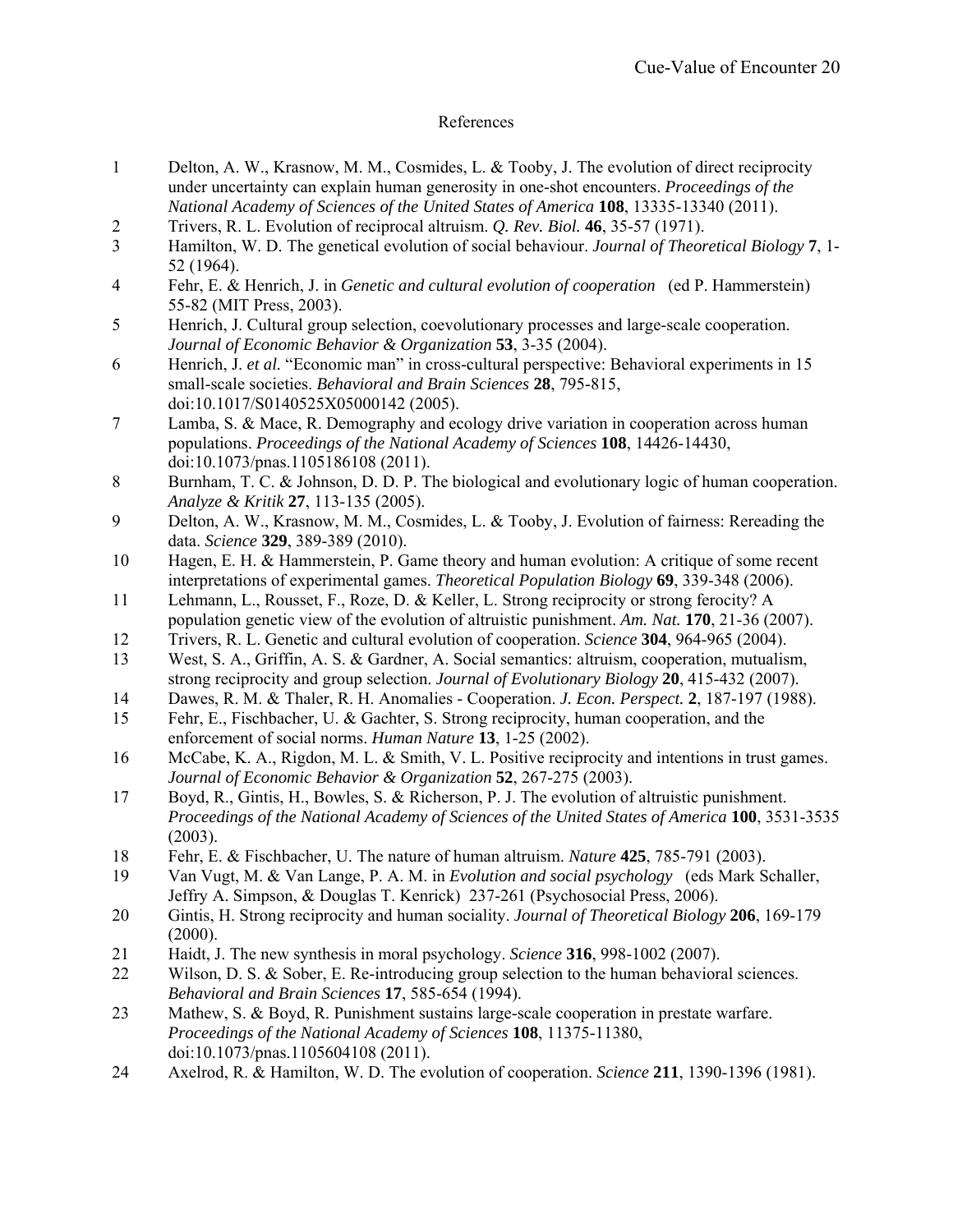- 25 Hauert, C., Michor, F., Nowak, M. A. & Doebeli, M. Synergy and discounting of cooperation in social dilemmas. *Journal of Theoretical Biology* **239**, 195-202 (2006).
- 26 Hammerstein, P. *The genetic and cultural evolution of cooperation*. (MIT Press, 2003).
- 27 Maynard Smith, J. *Evolution and the theory of games*. (Cambridge University Press, 1982).
- 28 Nowak, M. A. & Sigmund, K. Evolution of indirect reciprocity. *Nature* **437**, 1291-1298 (2005).
- 29 Williams, G. C. & Williams, D. C. Natural selection of individually harmful social adaptations among sibs with special reference to social insects. *Evolution* **11**, 32-39 (1957).
- 30 Lieberman, D., Tooby, J. & Cosmides, L. Does morality have a biological basis?An empirical test of the factors governing moral sentiments relating to incest. *Proceedings of the Royal Society London (Biological Sciences)* **270**, 819-826 (2003).
- 31 Lieberman, D., Tooby, J. & Cosmides, L. The architecture of human kin detection. *Nature* **44**, 727-731 (2007).
- 32 Fessler, D. M. T. & Navarrete, C. D. Third-party attitudes toward sibling incest: Evidence for Westermarck's hypotheses. *Evolution and Human Behavior* **25**, 277-294 (2004).
- 33 Tooby, J. & Cosmides, L. Evolutionary psychologists need to distinguish between the evolutionary process, ancestral selection pressures, and psychological mechanisms. *Behavioral and Brain Sciences* **12**, 724-725 (1989).
- 34 Sell, A., Tooby, J. & Cosmides, L. Formidability and the logic of human anger. *Proceedings of the National Academy of Sciences* **106**, 15073-15078, doi:10.1073/pnas.0904312106 (2009).
- 35 Hoffman, E., McCabe, K., Shachat, K. & Smith, V. Preferences, property rights, and anonymity in bargaining games. *Games and Economic Behavior* **7**, 346-380 (1994).
- 36 Haley, K. J. & Fessler, D. M. T. Nobody's watching? Subtle cues affect generosity in an anonymous economic game. *Evolution and Human Behavior* **26**, 245-256 (2005).
- 37 Pachur, T., Schooler, L. J. & Stevens, J. R. in *Simple heuristics in a social world* (eds R. Hertwig, U. Hoffrage, & the ABC Research Group) 199-124 (Oxford University Press, 2013).
- 38 West, S. A., Griffin, A. S. & Gardner, A. Evolutionary explanations for cooperation. *Current Biology* **17**, R661-R672 (2007).
- 39 Ohtsuki, H., Hauert, C., Lieberman, E. & Nowak, M. A. A simple rule for the evolution of cooperation on graphs and social networks. *Nature* **441**, 502-505 (2006).
- 40 Mitteldorf, J. & Wilson, D. S. Population viscosity and the evolution of altruism. *Journal of Theoretical Biology* **204**, 481-496 (2000).
- 41 Dugatkin, L. A. & Wilson, D. S. Rover: a strategy for exploiting cooperators in a patchy environment. *Am. Nat.*, 687-701 (1991).
- 42 Shepard, R. N. in *The adapted mind: Evolutionary psychology and the generation of culture* (eds J. H. Barkow, L. Cosmides, & J. Tooby) 495-532 (Oxford University Press, 1992).
- 43 Marlowe, F. W. Hunter-Gatherers and Human Evolution. *Evolutionary Anthropology* **14**, 54-67 (2005).
- 44 Henrich, J. *et al.* Markets, Religion, Community Size, and the Evolution of Fairness and Punishment. *Science* **327**, 1480-1484, doi:10.1126/science.1182238 (2010).

# *Author Contributions*

M.M.K. and A.W.D. developed and analyzed the simulations. All authors contributed to

theoretical development, discussion, and writing of the paper.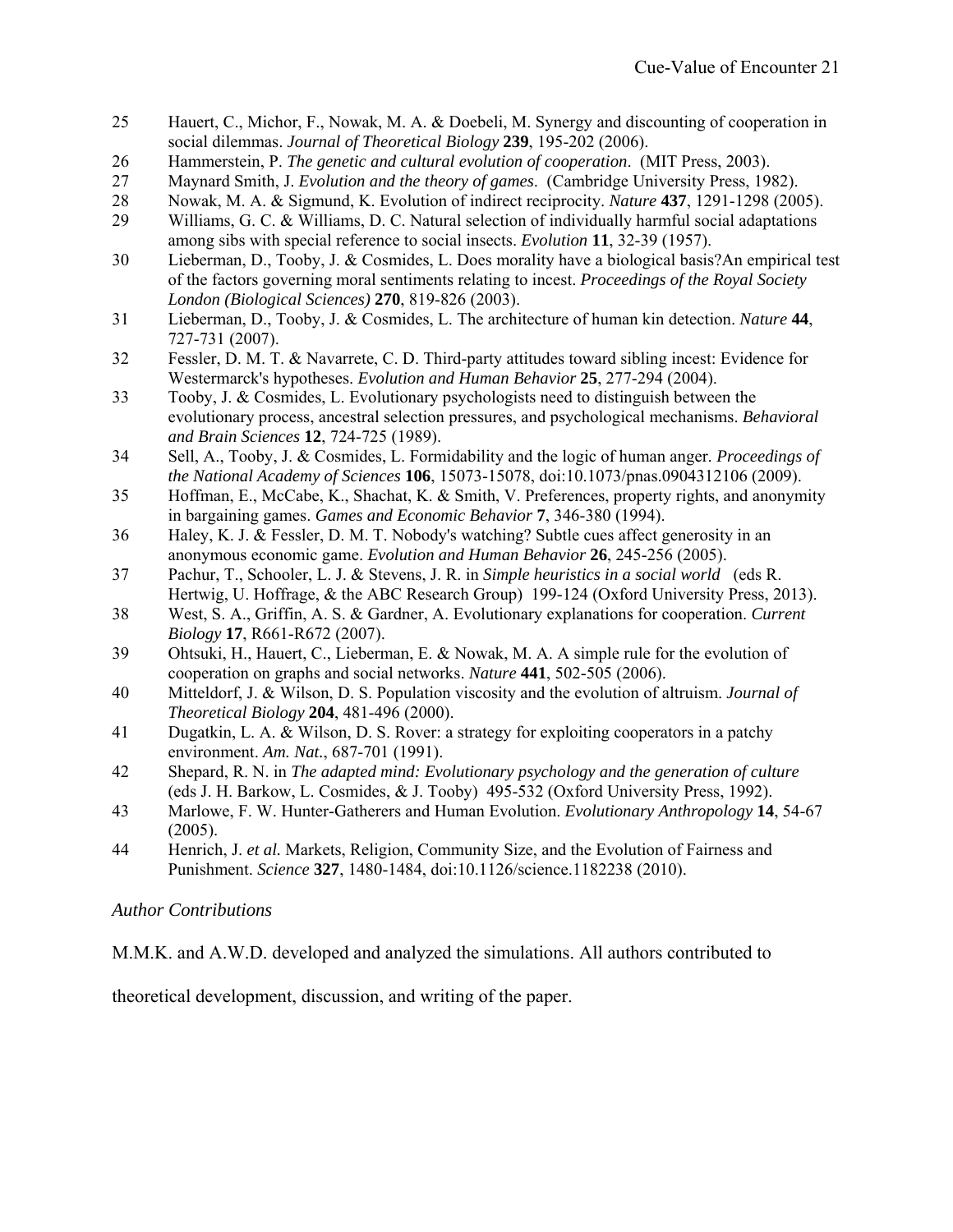# *Additional Information*

*Competing Financial Interests* 

The authors declare no competing financial interests.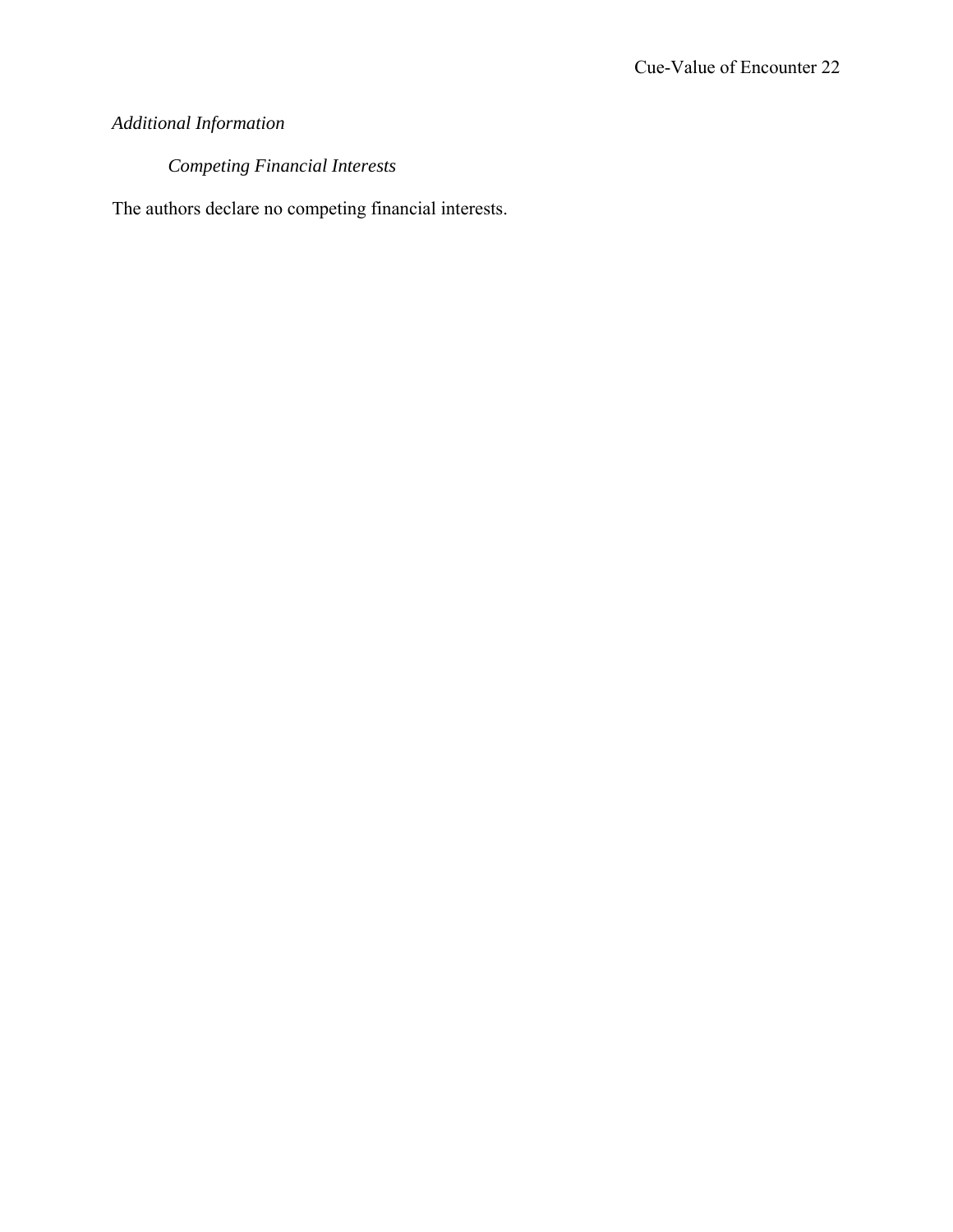|  |  |  | Table 1. GLM of Re-Encounter Rate |  |
|--|--|--|-----------------------------------|--|
|--|--|--|-----------------------------------|--|

| Source                  | SS       | df             | <b>MS</b> | F          | p      | $\overline{\eta^2}$ |
|-------------------------|----------|----------------|-----------|------------|--------|---------------------|
|                         |          |                |           |            |        |                     |
| Model                   | 2279.15  | 150            | 15.19     | 201163.67  | < .001 |                     |
|                         |          |                |           |            |        |                     |
| <b>Walking Distance</b> | 188.61   | $\overline{4}$ | 47.15     | 624284.26  | < .001 | 0.083               |
|                         |          |                |           |            |        |                     |
| <b>Meeting Radius</b>   | 316.18   | $\overline{4}$ | 79.04     | 1046505.98 | < .001 | 0.139               |
|                         |          |                |           |            |        |                     |
| <b>Population Size</b>  | 1.06     | $\overline{2}$ | 0.53      | 7037.91    | < .001 | 0.000               |
|                         |          |                |           |            |        |                     |
| <b>Edges State</b>      | 4.61     | $\mathbf{1}$   | 4.61      | 61058.46   | < .001 | 0.002               |
|                         |          |                |           |            |        |                     |
| All 2- & 3- way inxns   |          |                |           |            |        | <.007 total         |
|                         |          |                |           |            |        |                     |
| Error                   | 278.39   | 7350           | 0.00      |            |        |                     |
|                         |          |                |           |            |        |                     |
| Total                   | 23069.90 | 7500           |           |            |        |                     |
|                         |          |                |           |            |        |                     |

Note. "Edges State" refers to whether a given simulation had hard edges that stopped movement or whether edges wrapped around. "Inxns" = interactions.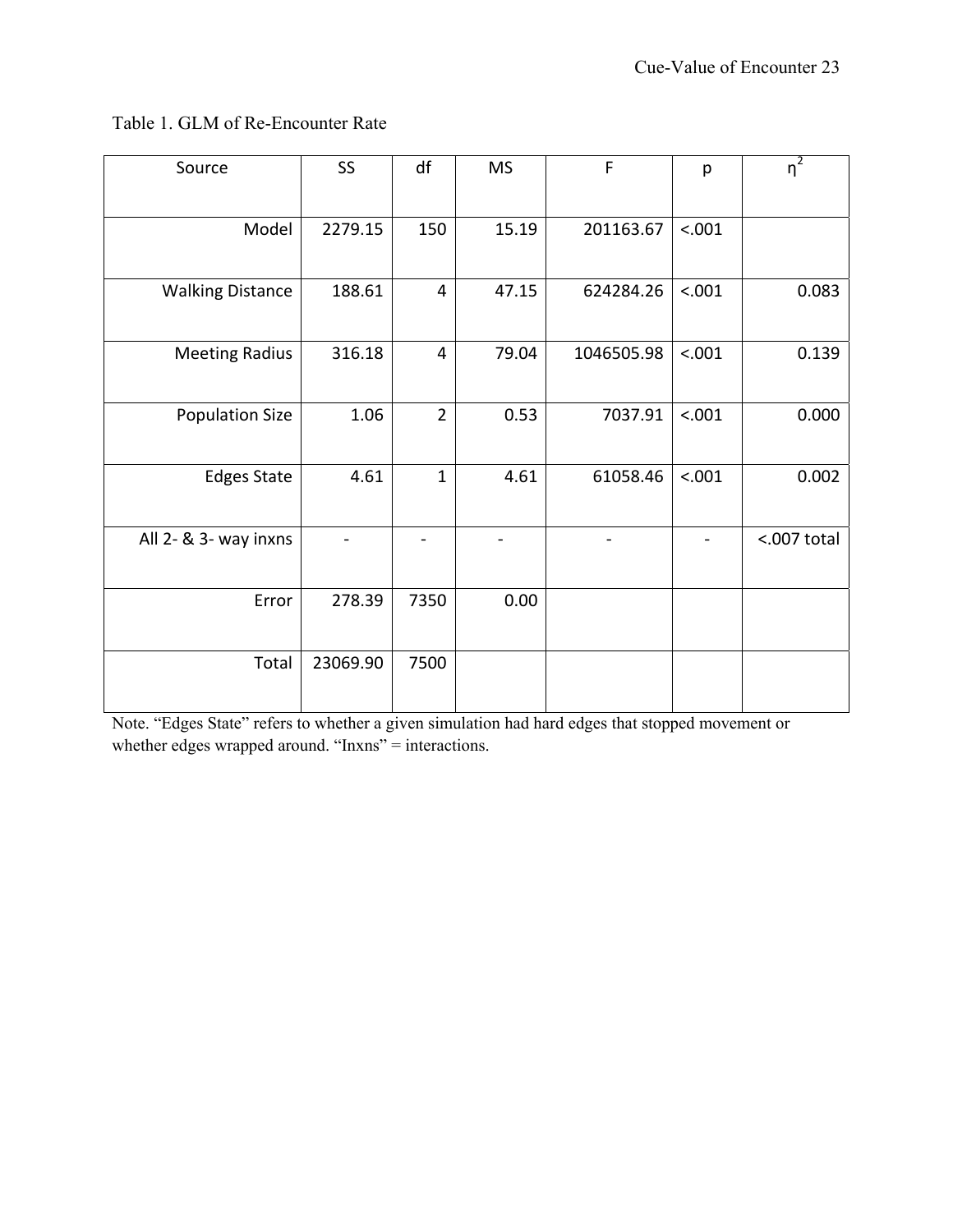| Source                   | <b>SS</b> | Df             | <b>MS</b> | F         | p      | $\eta^2$         |
|--------------------------|-----------|----------------|-----------|-----------|--------|------------------|
| Model                    | 1705.42   | 150            | 11.37     | 142267.57 | < 0.01 |                  |
| <b>Walking Distance</b>  | 283.02    | $\overline{4}$ | 70.75     | 885355.44 | < 0.01 | 0.166            |
| Meeting Radius           | 191.59    | $\overline{4}$ | 47.90     | 599342.07 | < 0.01 | 0.112            |
| Population Size          | 1.06      | $\overline{2}$ | 0.53      | 6643.21   | < 0.01 | 0.001            |
| <b>Edges State</b>       | 7.32      | 1              | 7.32      | 91596.45  | < 0.01 | 0.004            |
| All 2- $\&$ 3- way inxns |           |                |           |           |        | $\leq$ 014 total |
| Error                    | 0.59      | 7350           | $\theta$  |           |        |                  |
| Total                    | 1706.01   | 7500           |           |           |        |                  |

Table 2. GLM of the Autocorrelation Effect

Note. "Edges State" refers to whether a given simulation had hard edges that stopped movement or whether edges wrapped around. "Inxns" = interactions.